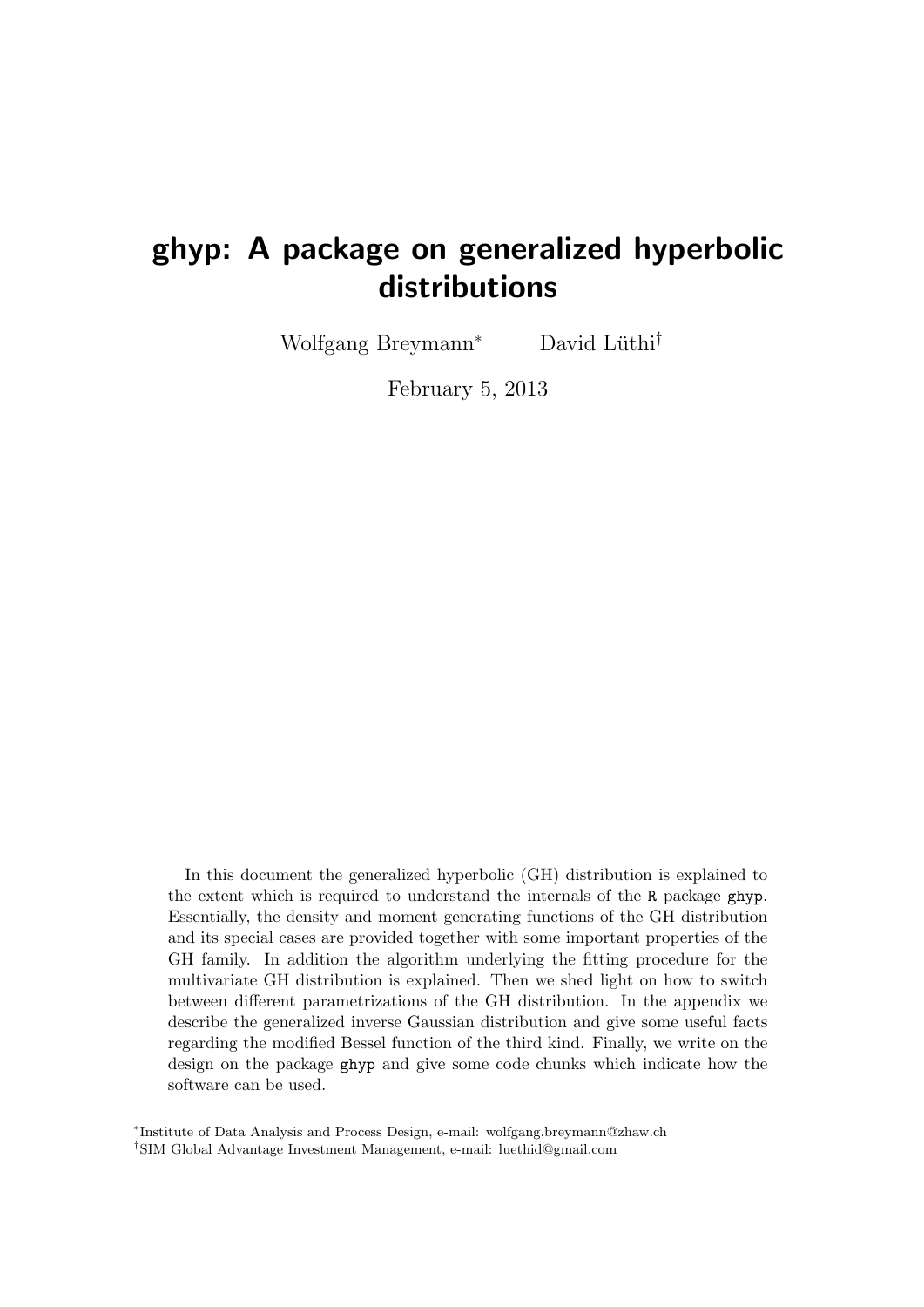# **Contents**

| 1. Introduction |                                                                                                                                                                                                                                 |                                                              |  |  |  |
|-----------------|---------------------------------------------------------------------------------------------------------------------------------------------------------------------------------------------------------------------------------|--------------------------------------------------------------|--|--|--|
|                 | 2. Definition                                                                                                                                                                                                                   | 3<br>$\overline{4}$<br>$\overline{4}$<br>$\overline{4}$<br>5 |  |  |  |
|                 | 3. Special cases of the generalized hyperbolic distribution                                                                                                                                                                     | 5                                                            |  |  |  |
|                 | 4. Parametrization<br>4.3.                                                                                                                                                                                                      | 5<br>6<br>8<br>8                                             |  |  |  |
|                 | 5. Fitting generalized hyperbolic distributions to data<br>5.2. MCECM estimation $\ldots \ldots \ldots \ldots \ldots \ldots \ldots \ldots \ldots \ldots \ldots \ldots$                                                          | 8                                                            |  |  |  |
|                 | 6. Applications, comments and references                                                                                                                                                                                        | 10                                                           |  |  |  |
|                 | A. Shape of the univariate generalized hyperbolic distribution                                                                                                                                                                  | 12                                                           |  |  |  |
|                 | <b>B. Modified Bessel function of the third kind</b>                                                                                                                                                                            | 13                                                           |  |  |  |
|                 | C. Generalized Inverse Gaussian distribution                                                                                                                                                                                    | 15                                                           |  |  |  |
|                 | D. Densities of the special cases of the GH distribution<br>D.1. Student-t distribution $\ldots \ldots \ldots \ldots \ldots \ldots \ldots \ldots \ldots \ldots \ldots \ldots \ldots$                                            | 17                                                           |  |  |  |
|                 | E. Conditional density of the mixing variable $W$<br>E.1. Generalized hyperbolic, hyperbolic and NIG distribution<br>E.2. Student-t distribution $\ldots \ldots \ldots \ldots \ldots \ldots \ldots \ldots \ldots \ldots \ldots$ | 18<br>18<br>19<br>19                                         |  |  |  |
|                 | F. Distribution objects                                                                                                                                                                                                         | 19                                                           |  |  |  |
|                 | <b>G.</b> Constructors                                                                                                                                                                                                          | 20                                                           |  |  |  |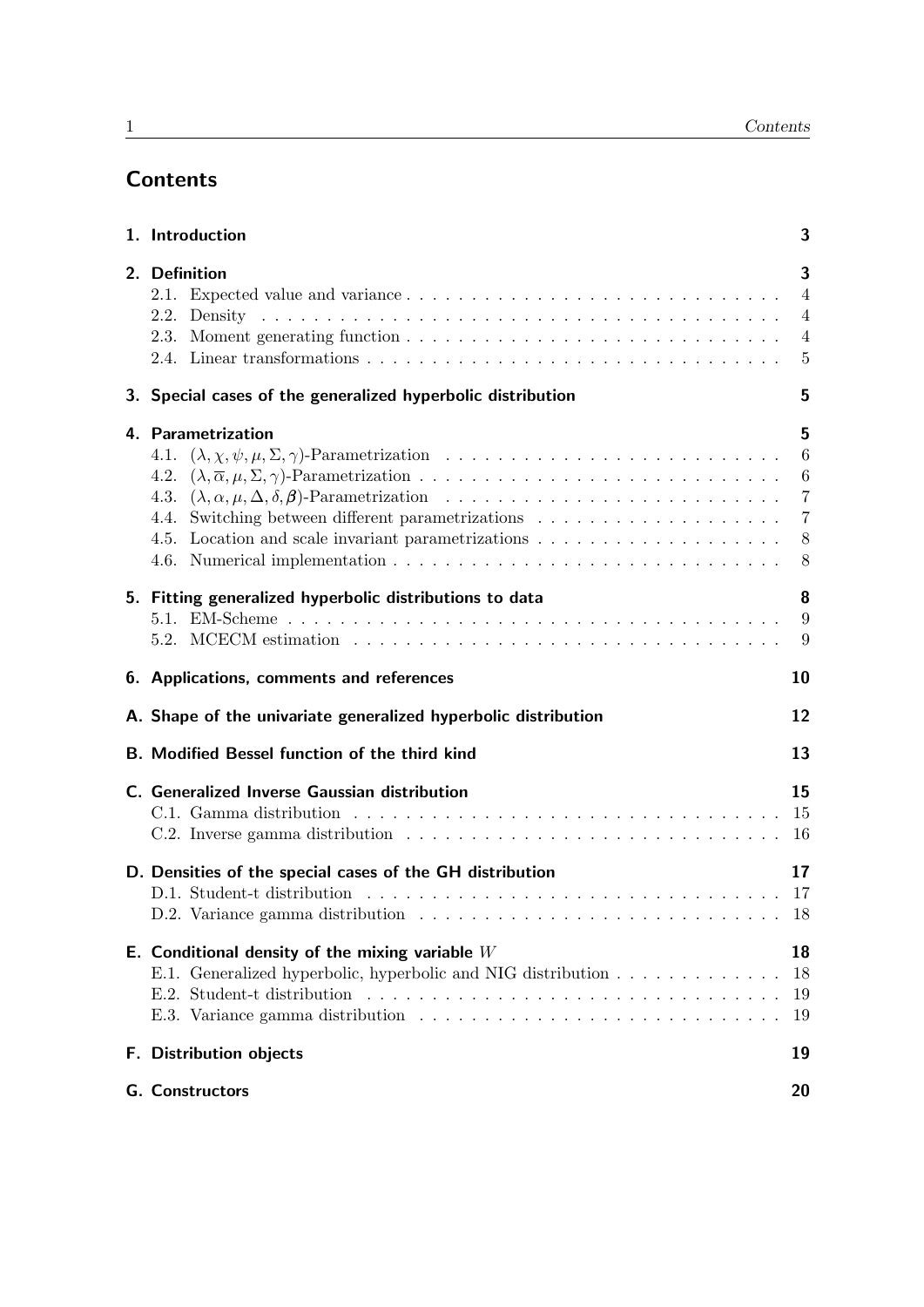| H. Examples | 20 |
|-------------|----|
|             |    |
|             |    |
|             |    |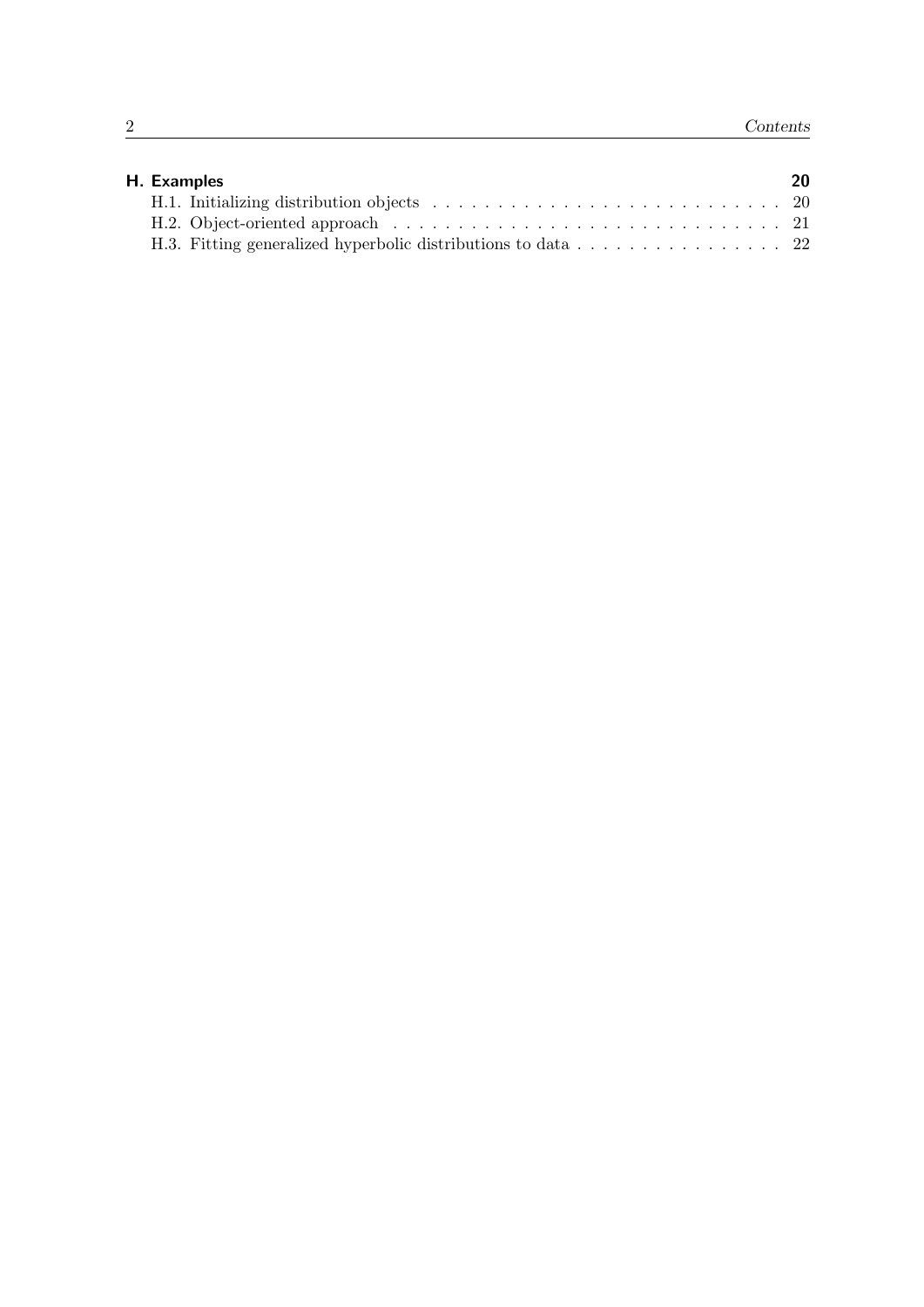### <span id="page-3-0"></span>1. Introduction

The origin of this package goes back to the first authors' years at RiskLab, when he worked together with Alexander McNeil to develop an algorithm for fitting multivariate generalized hyperbolic (GH) distributions. Accordingly, the functionality of this package partly overlaps McNeil's library QRMlib [\(McNeil, 2005\)](#page-25-0). However, there are quite some differences in the implementation. From the user's point of view, an important difference may be that one can choose between different parametrizations. In addition, with the present library it is possible to fit multivariate as well as univariate generalized hypberbolic distributions in a unified framework. Furthermore, the package ghyp provides a much richer set of functionality, including many plotting resources and graphical diagnostic tools as well as various utilities as the likelihood-ratio test, Akaike information based model selection, and linear transformations for instance. In general, we put emphasis on financial application and provide several risk and performance measurement functionalities and a portfolio optimization routine. The finance related facilities are not described in this document, but in the reference manual of the package ghyp. This document is primarily intended to give the necessary information and formulas to deal with univariate and multivariate generalized hyperbolic distributions. It focuses on (i) different parametrizations, (ii) fitting multivariate GH distributions, and (iii) special cases of the GH distribution.

Please note that this document is by far not complete. A nice reference for univariate GH distributions and the generalized inverse Gaussian (GIG) distribution is [Prause \(1999\)](#page-25-1) and [Paolella \(2007\)](#page-25-2). An instructive guide for multivariate GH distributions is [McNeil, Frey, and](#page-25-3) [Embrechts \(2005\)](#page-25-3), where one can find also some empirical work and applications of the GH distribution in finance.

### <span id="page-3-1"></span>2. Definition

Facts about generalized hyperbolic (GH) distributions are cited according to [McNeil, Frey,](#page-25-3) [and Embrechts \(2005\)](#page-25-3) chapter 3*.*2.

The random vector **X** is said to have a multivariate GH distribution if

$$
\mathbf{X} \stackrel{\text{d}}{=} \mu + W\gamma + \sqrt{W}A\mathbf{Z}
$$
 (2.1)

where

- $(i)$  **Z** ∼  $N_k$ **(0***, I<sub>k</sub>*)
- (ii)  $A \in \mathbb{R}^{d \times k}$
- (iii)  $\mu, \gamma \in \mathbb{R}^d$
- (iv)  $W \geq 0$  is a scalar-valued random variable which is independent of **Z** and has a Generalized Inverse Gaussian distribution, written  $GIG(\lambda, \chi, \psi)$  (cf. appendix [C\)](#page-15-0).

Note that there are at least five alternative definitions leading to different parametrizations. In section [4](#page-5-2) we will present the parametrizations which are implemented in the package ghyp. The above definition, though intuitive, acquires an identifiability problem which will be described in section [4.1.](#page-6-0) The parameters of a GH distribution given by the above definition admit the following interpretation: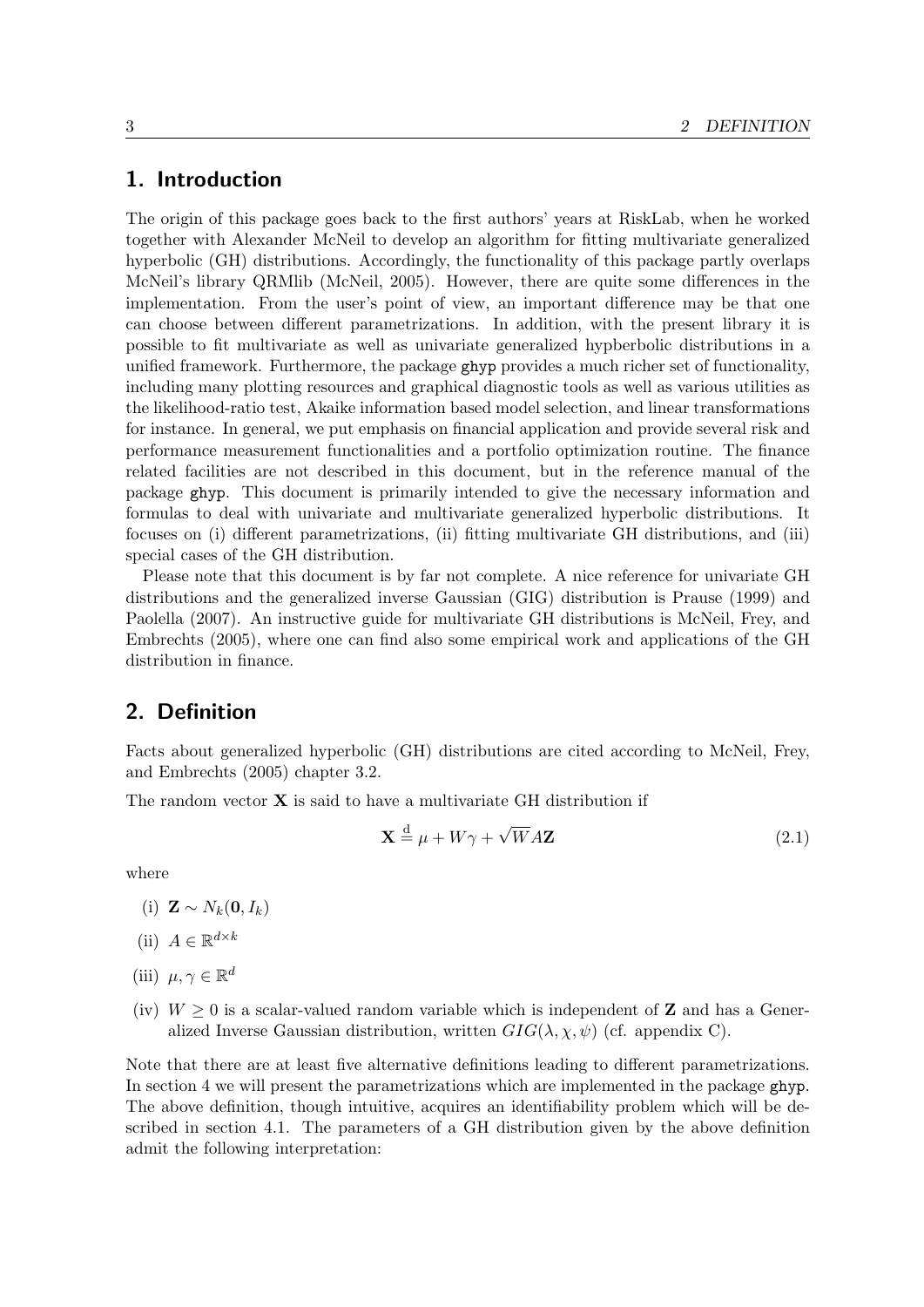- $\lambda, \chi, \psi$  determine the shape of the distribution. That is, how much weight is assigned to the tails and to the center. In general, the larger those parameters the closer the distribution is to the normal distribution.
- $\bullet$   $\mu$  is the location parameter.
- $\Sigma = AA'$  is the dispersion-matrix.
- $\gamma$  is the skewness parameter. If  $\gamma = 0$ , then the distribution is symmetric around  $\mu$ .

Observe that the conditional distribution of  $\mathbf{X}|W = w$  is normal,

<span id="page-4-3"></span>
$$
\mathbf{X}|W = w \sim \mathcal{N}_d(\mu + w \gamma, w\Sigma), \tag{2.2}
$$

where  $\Sigma = AA'$ .

#### <span id="page-4-0"></span>2.1. Expected value and variance

The expected value and the variance are given by

$$
\mathbb{E}\left[\mathbf{X}\right] = \mu + \mathbb{E}\left[W\right]\gamma \tag{2.3}
$$

$$
\begin{array}{rcl}\n\text{var}(\mathbf{X}) & = & \mathbb{E}\left[\text{cov}(\mathbf{X}|W)\right] + \text{cov}(\mathbb{E}\left[\mathbf{X}|W\right]) \\
& = & \text{var}(W) \sim \gamma' + \mathbb{E}\left[W\right] \Sigma\n\end{array} \tag{2.4}
$$

$$
= \operatorname{var}(W) \gamma \gamma + \operatorname{var}(W) \vartriangle
$$

#### <span id="page-4-1"></span>2.2. Density

Since the conditional distribution of **X** given *W* is Gaussian with mean  $\mu + W\gamma$  and variance  $W\Sigma$  the GH density can be found by mixing  $\mathbf{X}|W$  with respect to *W*.

<span id="page-4-4"></span>
$$
f_{\mathbf{X}}(\boldsymbol{x}) = \int_0^\infty f_{\mathbf{X}|W}(\boldsymbol{x}|w) f_W(w) dw
$$
\n
$$
= \int_0^\infty \frac{e^{(\boldsymbol{x}-\mu)'\Sigma^{-1}\gamma}}{(2\pi)^{\frac{d}{2}}|\Sigma|^{\frac{1}{2}}w^{\frac{d}{2}}} exp\left\{-\frac{Q(\boldsymbol{x})}{2w} - \frac{\gamma'\Sigma^{-1}\gamma}{2/w}\right\} f_W(w) dw
$$
\n
$$
= \frac{(\sqrt{\psi/\chi})^{\lambda}(\psi + \gamma'\Sigma^{-1}\gamma)^{\frac{d}{2}-\lambda}}{(2\pi)^{\frac{d}{2}}|\Sigma|^{\frac{1}{2}}K_{\lambda}(\sqrt{\chi\psi})} \times \frac{K_{\lambda-\frac{d}{2}}(\sqrt{(\chi + Q(\boldsymbol{x}))(\psi + \gamma'\Sigma^{-1}\gamma)}) e^{(\boldsymbol{x}-\mu)'\Sigma^{-1}\gamma}}{(\sqrt{(\chi + Q(\boldsymbol{x}))(\psi + \gamma'\Sigma^{-1}\gamma)})^{\frac{d}{2}-\lambda}},
$$
\n(2.5)

where the relation [\(B.2\)](#page-13-1) for the modified Bessel function of the third kind  $K_{\lambda}(\cdot)$  is used (cf. section [B\)](#page-13-0) and Q(*x*) denotes the mahalanobis distance Q(*x*) =  $(x - \mu)' \Sigma^{-1} (x - \mu)$ . The domain of variation of the parameters  $\lambda$ ,  $\chi$  and  $\psi$  is given in section [4](#page-5-2) and appendix [C.](#page-15-0)

#### <span id="page-4-2"></span>2.3. Moment generating function

An appealing property of normal mixtures is that the moment generating function is easily calculated once the moment generating function of the mixture is known. Based on equation [\(C.2\)](#page-15-2) we obtain the moment generating function of a GH distributed random variable *X* as

$$
\mathbb{M}_{GH}(t) = \mathbb{E} \left[ \mathbb{E} \left[ \exp \left\{ \mathbf{t}' \mathbf{X} \right\} |W \right] \right] = e^{\mathbf{t}' \mu} \mathbb{E} \left[ \exp \left\{ W \left( \mathbf{t}' \gamma + 1/2 \mathbf{t}' \Sigma \mathbf{t} \right) \right\} \right] \n= e^{\mathbf{t}' \mu} \left( \frac{\psi}{\psi - 2\mathbf{t}'\gamma - \mathbf{t}' \Sigma \mathbf{t}} \right)^{\lambda/2} \frac{\mathbf{K}_{\lambda}(\sqrt{\psi(\chi - 2\mathbf{t}'\gamma - \mathbf{t}' \Sigma \mathbf{t}}))}{\mathbf{K}_{\lambda}(\sqrt{\chi \psi})}, \quad \chi \ge 2 \mathbf{t}' \gamma + \mathbf{t}' \Sigma \mathbf{t}.
$$

For moment generating functions of the special cases of the GH distribution we refer to [Prause](#page-25-1) [\(1999\)](#page-25-1) and [Paolella \(2007\)](#page-25-2).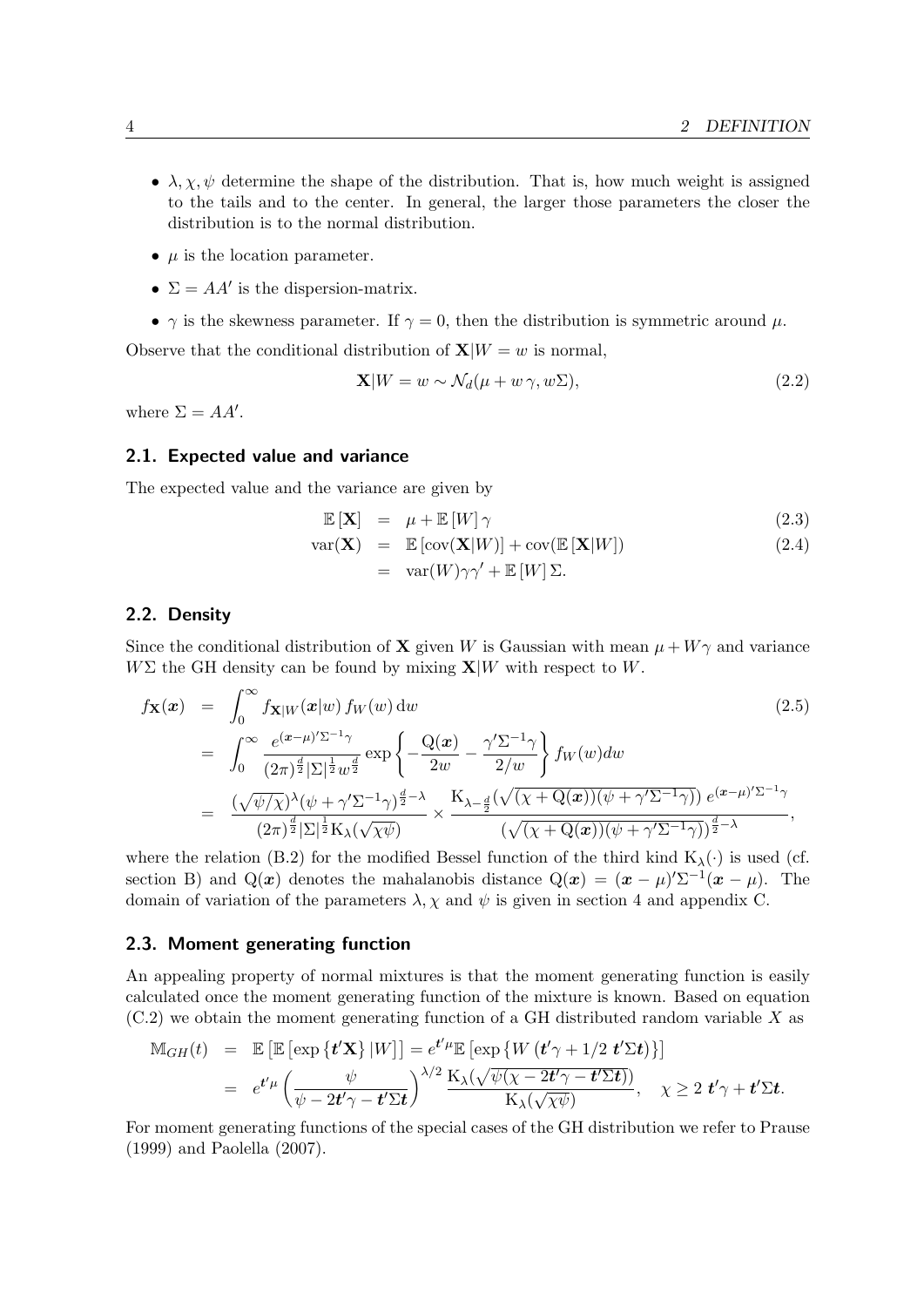#### <span id="page-5-0"></span>2.4. Linear transformations

The GH class is closed under linear transformations:

Proposition 1. *If*  $X \sim GH_d(\lambda, \chi, \psi, \mu, \Sigma, \gamma)$  and  $Y = BX + b$ *, where*  $B \in \mathbb{R}^{k \times d}$  and  $b \in \mathbb{R}^k$ *, then*  $Y \sim GH_k(\lambda, \chi, \psi, B\mu + \mathbf{b}, B\Sigma B', B\gamma)$ .

*Proof.* The characteristic function of **X** is

$$
\phi_X(\mathbf{t}) = \mathbb{E}\left[\mathbb{E}\left[e^{i\mathbf{t}'\mathbf{X}}|W\right]\right] = \mathbb{E}\left[e^{i\mathbf{t}'(\mu + W\gamma) - 1/2W\mathbf{t}'\Sigma\mathbf{t}}\right] = e^{i\mathbf{t}'\mu}\,\hat{H}(1/2\mathbf{t}'\Sigma\mathbf{t} - i\mathbf{t}'\gamma),
$$

where  $\hat{H}(\theta) = \int_0^\infty e^{-\theta v} dH(v)$  denotes the Laplace-Stieltjes transform of the distribution function *H* of *W*. Let  $Y = BX + b$ . The characteristic function is then

$$
\begin{array}{rcl} \phi_Y(t) & = & \mathbb{E}\left[\mathbb{E}\left[e^{it'(B\mathbf{X}+\mathbf{b})}|W\right]\right] = \mathbb{E}\left[e^{it'(B(\mu+W\gamma)+\mathbf{b})-1/2Wt'B\Sigma B't}\right] \\ & = & e^{it'(B\mu+\mathbf{b})}\hat{H}(1/2t'B\Sigma B't - it'B\gamma). \end{array}
$$

Therefore,  $B\mathbf{X} + \mathbf{b} \sim \mathrm{GH}_k(\lambda, \chi, \psi, B\mu + \mathbf{b}, B\Sigma B', B\gamma)$ .

### <span id="page-5-1"></span>3. Special cases of the generalized hyperbolic distribution

The GH distribution contains several special cases known under special names.

- If  $\lambda = \frac{d+1}{2}$  $\frac{+1}{2}$  the name generalized is dropped and we have a multivariate *hyperbolic (hyp)* distribution. The univariate margins are still GH distributed. Inversely, when  $\lambda = 1$  we get a multivariate GH distribution with hyperbolic margins.
- If  $\lambda = -\frac{1}{2}$  $\frac{1}{2}$  the distribution is called *Normal Inverse Gaussian (NIG)*.
- If  $\chi = 0$  and  $\lambda > 0$  one gets a limiting case which is known amongst others as *Variance Gamma (VG)* distribution.
- If *ψ* = 0 and *λ <* 0 the *generalized hyperbolic Student-t* distribution is obtained (called simply *Student-t* in what follows).

Further information about the special cases and the necessary formulas to fit these distributions to multivariate data can be found in the appendixes [C](#page-15-0) and [D.](#page-17-0) The parameter constraints for the special cases in different parametrizations are described in the following section.

### <span id="page-5-2"></span>4. Parametrization

There are several alternative parametrizations for the GH distribution. In the R package ghyp the user can choose between three of them. There exist further parametrizations which are not implemented and not mentioned here. For these parametrizations we refer to [Prause \(1999\)](#page-25-1) and [Paolella \(2007\)](#page-25-2).

Appendix [H.1](#page-20-2) explains how to use the parametrizations implemented in the package ghyp. Table [4.1](#page-6-2) describes the parameter ranges for each parametrization and each special case. Clearly, the dispersion matrices  $\Sigma$  and  $\Delta$  have to fulfill the usual conditions for covariance matrices, i.e., symmetry and positive definiteness as well as full rank. Appendix [H.1](#page-20-2) also gives a table where the constructor functions for each combination of distribution and parametrization are listed.

 $\Box$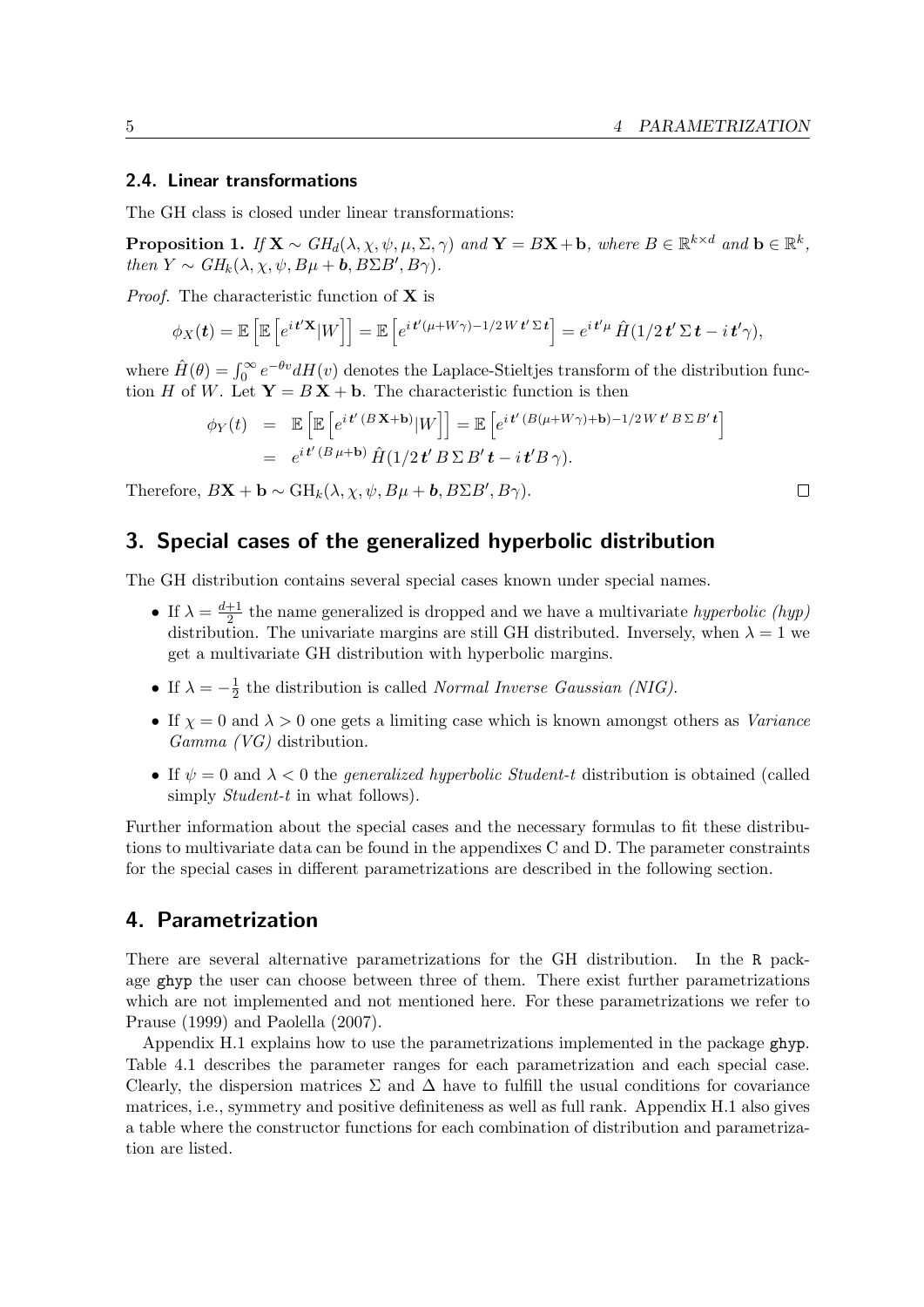|      | $(\lambda, \chi, \psi, \mu, \Sigma, \gamma)$ -Parametrization        |                                       |              |                                                                              |                                                                  |                                                                                                                                                                                   |  |
|------|----------------------------------------------------------------------|---------------------------------------|--------------|------------------------------------------------------------------------------|------------------------------------------------------------------|-----------------------------------------------------------------------------------------------------------------------------------------------------------------------------------|--|
|      | $\lambda$                                                            | $\chi$                                | $\psi$       |                                                                              | Σ                                                                | $\gamma$                                                                                                                                                                          |  |
| ghyp | $\lambda \in \mathbb{R}$                                             | $\chi > 0$                            | $\psi > 0$   | $\mu \in \mathbb{R}^d$                                                       | $\Sigma \in \mathbb{R}^{\Sigma}$                                 | $\gamma \in \overline{\mathbb{R}^d}$                                                                                                                                              |  |
| hyp  | $\lambda = \frac{d+1}{2}$                                            | $\chi > 0$                            | $\psi > 0$   | $\mu \in \mathbb{R}^d$                                                       | $\Sigma \in \mathbb{R}^{\Sigma}$                                 | $\gamma \in \mathbb{R}^d$                                                                                                                                                         |  |
| NIG  | $\lambda = -\frac{1}{2}$                                             | $\chi > 0$                            |              | $\psi > 0 \qquad \mu \in \mathbb{R}^d \qquad \Sigma \in \mathbb{R}^{\Sigma}$ |                                                                  | $\gamma \in \mathbb{R}^d$                                                                                                                                                         |  |
| t    | $\lambda < 0$                                                        | $\chi > 0$                            |              | $\psi = 0 \qquad \mu \in \mathbb{R}^d \qquad \Sigma \in \mathbb{R}^{\Sigma}$ |                                                                  | $\gamma \in \mathbb{R}^d$                                                                                                                                                         |  |
| VG   | $\lambda > 0$                                                        | $\chi = 0$                            | $\psi > 0$   | $\mu \in \mathbb{R}^d$                                                       | $\Sigma \in \mathbb{R}^{\Sigma}$                                 | $\gamma \in \mathbb{R}^d$                                                                                                                                                         |  |
|      |                                                                      |                                       |              |                                                                              |                                                                  |                                                                                                                                                                                   |  |
|      | $(\lambda, \overline{\alpha}, \mu, \Sigma, \gamma)$ -Parametrization |                                       |              |                                                                              |                                                                  |                                                                                                                                                                                   |  |
|      | $\lambda$                                                            | $\overline{\alpha}$                   | $\mu$        | Σ                                                                            | $\gamma$                                                         |                                                                                                                                                                                   |  |
| ghyp | $\lambda \in \overline{\mathbb{R}}$                                  | $\overline{\alpha} > 0$               |              | $\mu \in \mathbb{R}^d$ $\Sigma \in \mathbb{R}^{\Sigma}$                      | $\gamma \in \mathbb{R}^d$                                        |                                                                                                                                                                                   |  |
| hyp  | $\lambda = \frac{d+1}{2}$                                            | $\overline{\alpha} > 0$               |              | $\mu \in \mathbb{R}^d$ $\Sigma \in \mathbb{R}^{\Sigma}$                      | $\gamma \in \mathbb{R}^d$                                        |                                                                                                                                                                                   |  |
| NIG  | $\lambda = \frac{1}{2}$                                              | $\overline{\alpha} > 0$               |              | $\mu \in \mathbb{R}^d$ $\Sigma \in \mathbb{R}^{\Sigma}$                      | $\gamma \in \mathbb{R}^d$                                        |                                                                                                                                                                                   |  |
| t    | $\lambda = -\frac{\nu}{2} < -1$ $\overline{\alpha} = 0$              |                                       |              | $\mu \in \mathbb{R}^d$ $\Sigma \in \mathbb{R}^{\Sigma}$                      | $\gamma \in \mathbb{R}^d$                                        |                                                                                                                                                                                   |  |
| VG   | $\lambda > 0$                                                        | $\overline{\alpha} = 0$               |              | $\mu \in \mathbb{R}^d$ $\Sigma \in \mathbb{R}^{\Sigma}$                      | $\gamma \in \mathbb{R}^d$                                        |                                                                                                                                                                                   |  |
|      |                                                                      |                                       |              |                                                                              |                                                                  |                                                                                                                                                                                   |  |
|      |                                                                      |                                       |              |                                                                              | $(\lambda, \alpha, \mu, \Delta, \delta, \beta)$ -Parametrization |                                                                                                                                                                                   |  |
|      | $\lambda$                                                            | $\alpha$                              | $\delta$     | $\mu$                                                                        | Δ                                                                |                                                                                                                                                                                   |  |
| ghyp | $\lambda \in \mathbb{R}$                                             | $\alpha > 0$                          | $\delta > 0$ |                                                                              |                                                                  | $\mu \in \mathbb{R}^d$ $\Delta \in \mathbb{R}^{\Delta}$ $\beta \in \{x \in \mathbb{R}^d : \alpha^2 - x'\Delta x > 0\}$                                                            |  |
| hyp  | $\lambda = \frac{d+1}{2}$                                            | $\alpha > 0$                          | $\delta > 0$ |                                                                              |                                                                  | $\mu \in \mathbb{R}^d \quad \Delta \in \mathbb{R}^\Delta \quad \boldsymbol{\beta} \in \{\boldsymbol{x} \in \mathbb{R}^d : \alpha^2 - \boldsymbol{x}' \Delta \boldsymbol{x} > 0\}$ |  |
| NIG  | $\lambda = -\frac{1}{2}$                                             | $\alpha > 0$                          |              |                                                                              |                                                                  | $\delta > 0$ $\mu \in \mathbb{R}^d$ $\Delta \in \mathbb{R}^{\Delta}$ $\beta \in \{x \in \mathbb{R}^d : \alpha^2 - x' \Delta x > 0\}$                                              |  |
| t    | $\lambda < 0$                                                        | $\alpha = \sqrt{\beta' \Delta \beta}$ |              | $\delta > 0$ $\mu \in \mathbb{R}^d$ $\Delta \in \mathbb{R}^{\Delta}$         |                                                                  | $\boldsymbol{\beta} \in \mathbb{R}^d$                                                                                                                                             |  |
| VG   | $\lambda > 0$                                                        | $\alpha > 0$                          | $\delta = 0$ |                                                                              |                                                                  | $\mu \in \mathbb{R}^d \quad \Delta \in \mathbb{R}^\Delta \quad \boldsymbol{\beta} \in \{\boldsymbol{x} \in \mathbb{R}^d : \alpha^2 - \boldsymbol{x}' \Delta \boldsymbol{x} > 0\}$ |  |

<span id="page-6-2"></span>Table 4.1: The domain of variation for the parameters of the GH distribution and some of its special cases for different parametrizations. We denote the set of all feasible covariance matrices in  $\mathbb{R}^{d \times d}$  with  $\mathbb{R}^{\Sigma}$ . Furthermore, let  $\mathbb{R}^{\Delta} = \{A \in \mathbb{R}^{\Sigma} : |A| = 1\}$ .

### <span id="page-6-0"></span>4.1. (*λ, χ, ψ, µ,* Σ*, γ*)-Parametrization

The  $(\lambda, \chi, \psi, \mu, \Sigma, \gamma)$ -parametrization is obtained as the normal mean-variance mixture distribution when  $W \sim GIG(\lambda, \chi, \psi)$ . This parametrization has a drawback of an identification problem. Indeed, the distributions  $GH_d(\lambda, \chi, \psi, \mu, \Sigma, \gamma)$  and  $GH_d(\lambda, \chi/k, k\psi, \mu, k\Sigma, k\gamma)$  are identical for any  $k > 0$ . Therefore, an identifying problem occurs when we start to fit the parameters of a GH distribution to data. This problem may be solved by introducing a suitable contraint. One possibility is to require the determinant of the dispersion matrix  $\Sigma$  to be 1.

### <span id="page-6-1"></span>4.2. (*λ, α, µ,* Σ*, γ*)-Parametrization

There is a more elegant way to eliminate the degree of freedom than constraining the determinant of the dispersion matrix  $\Sigma$  to 1. We simply require the expected value of the generalized inverse Gaussian distributed mixing variable  $W$  to be 1 (cf. [C\)](#page-15-0). This makes the interpretation of the skewness parameters  $\gamma$  easier and in addition, the fitting procedure becomes faster (cf. [5.1\)](#page-9-0).

Note that the expected value of a GIG distributed random variable exists as long as  $\psi > 0$ . If  $\psi \to 0$  the GIG distribution approaches the Inverse Gamma distribution (the mixing distribution belonging to a Student-t distribution) for which the expectation only exists if  $\gamma$  < -1 (cf. appendix [C](#page-15-0) and [D.1\)](#page-17-1).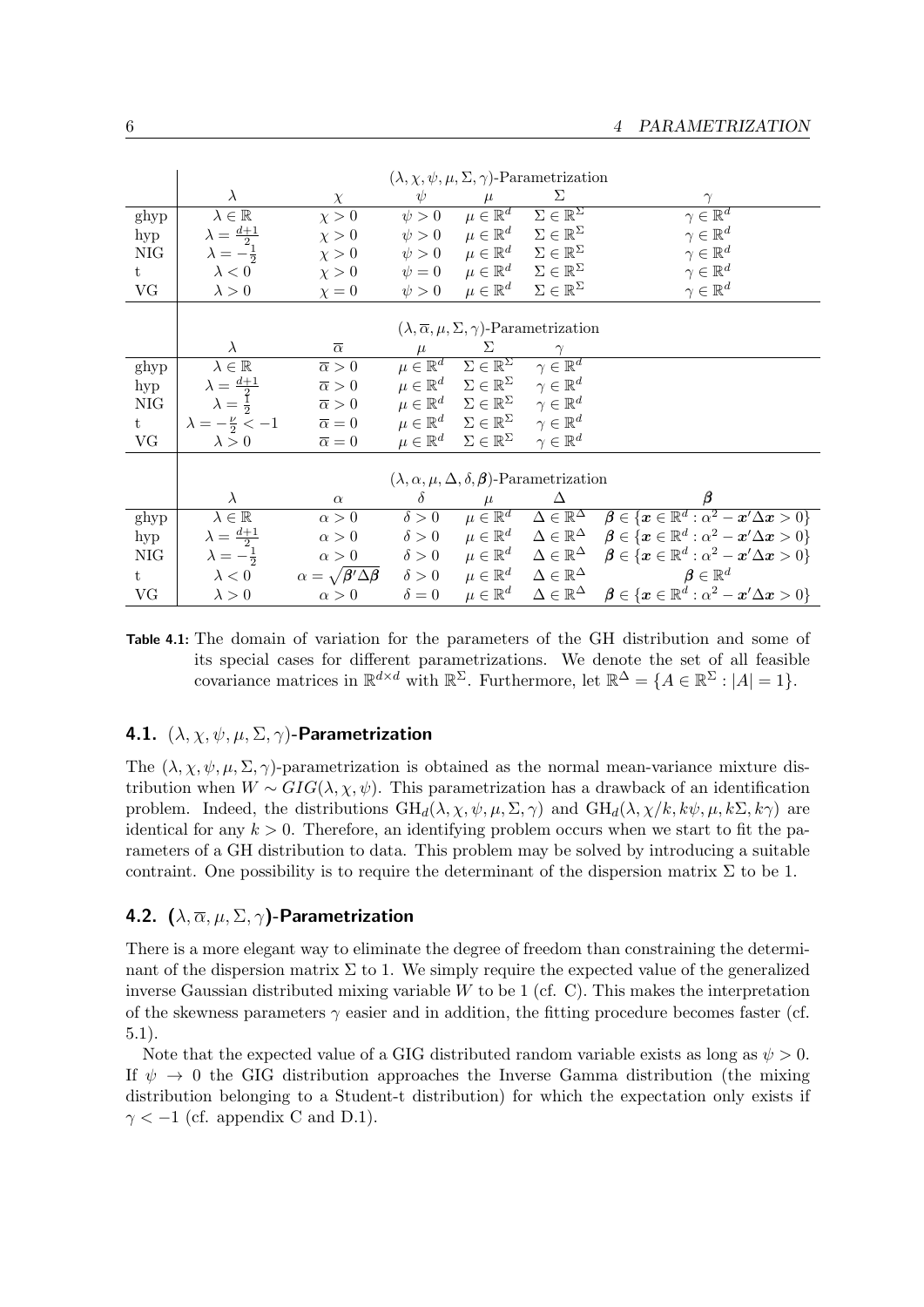We define

$$
\mathbb{E}\left[W\right] = \sqrt{\frac{\chi}{\psi}} \frac{\mathcal{K}_{\lambda+1}(\sqrt{\chi\psi})}{\mathcal{K}_{\lambda}(\sqrt{\chi\psi})} = 1. \tag{4.1}
$$

and set

$$
\overline{\alpha} = \sqrt{\chi \psi}.\tag{4.2}
$$

It follows that

<span id="page-7-2"></span>
$$
\psi = \overline{\alpha} \frac{K_{\lambda+1}(\overline{\alpha})}{K_{\lambda}(\overline{\alpha})} \text{ and } \chi = \frac{\overline{\alpha}^2}{\psi} = \overline{\alpha} \frac{K_{\lambda}(\overline{\alpha})}{K_{\lambda+1}(\overline{\alpha})}. \tag{4.3}
$$

Note that whenever  $\lambda = -0.5$  (NIG distribution) we have that  $\psi = \overline{\alpha}$  and  $\chi = \overline{\alpha}$ . This is because of the symmetry of the Bessel function (cf. equation [B.5\)](#page-13-2).

The drawback of the  $(\lambda, \overline{\alpha}, \mu, \Sigma, \gamma)$ -parametrization is that it does not exist in the case  $\overline{\alpha} = 0$ and  $\lambda \in [-1, 0]$ , which corresponds to a Student-t distribution with non-existing variance. Note that the  $(\lambda, \overline{\alpha}, \mu, \Sigma, \gamma)$ -parametrization yields to a slightly different parametrization for the special case of a Student-t distribution (cf. section [D.1](#page-17-1) for details). The limit of the equations [\(4.3\)](#page-7-2) as  $\bar{\alpha} \downarrow 0$  can be found in [\(D.3\)](#page-17-2) and [\(D.9\)](#page-18-3).

### <span id="page-7-0"></span>4.3. (*λ, α, µ,* ∆*, δ,β*)-Parametrization

When the GH distribution was introduced in [Barndorff-Nielsen \(1977\)](#page-24-0), the following parametrization for the multivariate case was used:

$$
f_{\mathbf{X}}(\boldsymbol{x}) = \frac{(\alpha^2 - \boldsymbol{\beta}' \Delta \boldsymbol{\beta})^{\lambda/2}}{(2\pi)^{\frac{d}{2}} \sqrt{|\Delta|} \alpha^{\lambda - \frac{d}{2}} \delta^{\lambda} \mathbf{K}_{\lambda} (\delta \sqrt{\alpha^2 - \boldsymbol{\beta}' \Delta \boldsymbol{\beta}})} \times \frac{\mathbf{K}_{\lambda - \frac{d}{2}} (\alpha \sqrt{\delta^2 + (\boldsymbol{x} - \mu)'\Delta^{-1}(\boldsymbol{x} - \mu)}) e^{\boldsymbol{\beta}'(\boldsymbol{x} - \mu)}}{(\sqrt{\delta^2 + (\boldsymbol{x} - \mu)'\Delta^{-1}(\boldsymbol{x} - \mu)})^{\frac{d}{2} - \lambda}}.
$$
\n(4.4)

Similar to the  $(\lambda, \chi, \psi, \mu, \Sigma, \gamma)$  parametrization, there is an identifying problem which can be solved by constraining the determinant of  $\Delta$  to 1. The mixture representation belonging to this parametrization is

$$
X|W = w \sim \mathcal{N}_d(\mu + w\beta\Delta, w\Delta) \tag{4.5}
$$

$$
W \sim GIG(\lambda, \delta^2, \alpha^2 - \beta' \Delta \beta). \tag{4.6}
$$

In the univariate case the above expression reduces to

$$
f_{\mathbf{X}}(\boldsymbol{x}) = \frac{(\alpha^2 - \beta^2)^{\lambda/2}}{\sqrt{2\pi} \alpha^{\lambda - \frac{1}{2}} \delta^{\lambda} \mathcal{K}_{\lambda} (\delta \sqrt{\alpha^2 - \beta^2})} \times \frac{\mathcal{K}_{\lambda - \frac{1}{2}}(\alpha \sqrt{\delta^2 + (x - \mu)^2})}{(\sqrt{\delta^2 + (x - \mu)^2})^{\frac{1}{2} - \lambda}} e^{\beta(x - \mu)}, \tag{4.7}
$$

which is the most widely used parametrization of the GH distribution in literature.

#### <span id="page-7-1"></span>4.4. Switching between different parametrizations

The following formulas can be used to switch between the  $(\lambda, \overline{\alpha}, \mu, \Sigma, \gamma)$ ,  $(\lambda, \chi, \psi, \mu, \Sigma, \gamma)$ , and the  $(\lambda, \alpha, \mu, \Delta, \delta, \beta)$ -parametrization. The parameters  $\lambda$  and  $\mu$  remain the same, regardless of the parametrization.

The way to obtain the  $(\lambda, \alpha, \mu, \Delta, \delta, \beta)$ -parametrization from the  $(\lambda, \overline{\alpha}, \mu, \Sigma, \gamma)$ -parametrization leads over the  $(\lambda, \chi, \psi, \mu, \Sigma, \gamma)$ -parametrization:

$$
(\lambda, \overline{\alpha}, \mu, \Sigma, \gamma) \quad \Leftrightarrow \quad (\lambda, \chi, \psi, \mu, \Sigma, \gamma) \quad \Leftrightarrow \quad (\lambda, \alpha, \mu, \Delta, \delta, \beta)
$$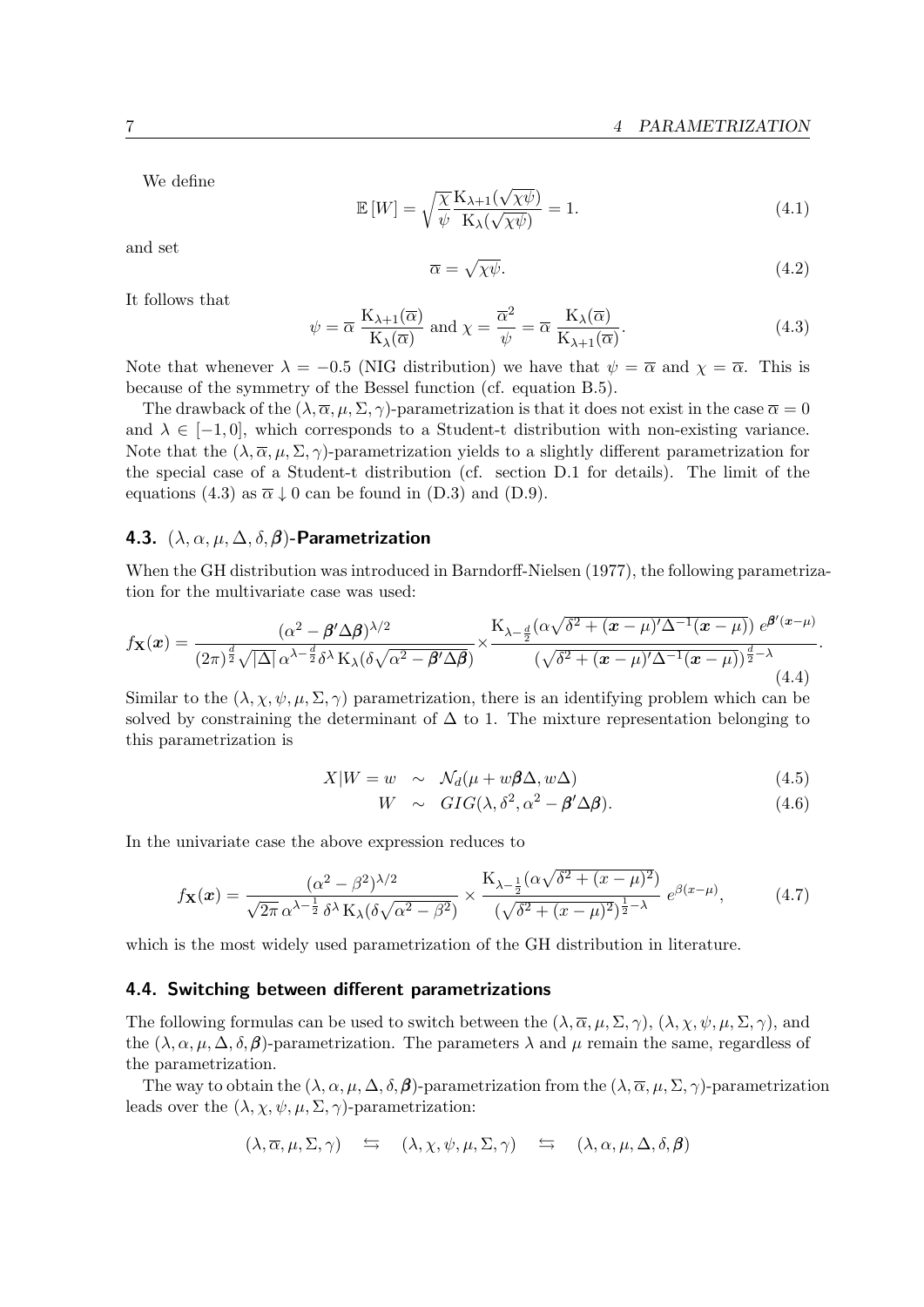$(\lambda, \overline{\alpha}, \mu, \Sigma, \gamma) \rightarrow (\lambda, \chi, \psi, \mu, \Sigma, \gamma)$ : Use the relations in [\(4.3\)](#page-7-2) to obtain  $\chi$  and  $\psi$ . The parameters  $\Sigma$  and  $\gamma$  remain the same.

$$
(\lambda, \chi, \psi, \mu, \Sigma, \gamma) \to (\lambda, \overline{\alpha}, \mu, \Sigma, \gamma): \text{Set } k = \sqrt{\frac{\chi}{\psi}} \frac{K_{\lambda+1}(\sqrt{\chi\psi})}{K_{\lambda}(\sqrt{\chi\psi})}.
$$

$$
\overline{\alpha} = \sqrt{\chi\psi}, \quad \Sigma \equiv k \Sigma, \quad \gamma \equiv k \gamma
$$
(4.8)

 $(\lambda, \chi, \psi, \mu, \Sigma, \gamma) \rightarrow (\lambda, \alpha, \mu, \Delta, \delta, \beta)$ :

$$
\Delta = |\Sigma|^{-\frac{1}{d}} \Sigma , \quad \beta = \Sigma^{-1} \gamma
$$
  

$$
\delta = \sqrt{\chi |\Sigma|^{\frac{1}{d}}}, \quad \alpha = \sqrt{|\Sigma|^{-\frac{1}{d}} (\psi + \gamma' \Sigma^{-1} \gamma)}
$$
(4.9)

 $(\lambda, \alpha, \mu, \Delta, \delta, \beta) \rightarrow (\lambda, \chi, \psi, \mu, \Sigma, \gamma)$ :

$$
\Sigma = \Delta, \quad \gamma = \Delta \beta, \quad \chi = \delta^2, \quad \psi = \alpha^2 - \beta' \Delta \beta. \tag{4.10}
$$

#### <span id="page-8-0"></span>4.5. Location and scale invariant parametrizations

All parametrizations mentioned above can be modified to location and scale invariant parametrizations. For a *d*-variate GH random variable **X** there may occur problems if it is linearly transformed  $(Y = BX + b)$  while *B* affects the dimensionality (i.e.  $B \notin \mathbb{R}^{d \times d}$ ). Thus, let's consider the univariate case for a moment.

[2.4](#page-5-0) Let  $\sigma^2 = \Sigma$ . For the  $(\lambda, \chi, \psi, \mu, \Sigma, \gamma)$  and  $(\lambda, \overline{\alpha}, \mu, \Sigma, \gamma)$  parametrization one can define  $\bar{\gamma} = \sigma \gamma$ . The density reads

$$
f_X(x) = \frac{\left(\sqrt{\psi/\chi}\right)^{\lambda}(\psi+\overline{\gamma}^2)^{\frac{1}{2}-\lambda}}{\sqrt{2\pi}\sigma K_{\lambda}(\sqrt{\chi\psi})} \times \frac{K_{\lambda-\frac{1}{2}}(\sqrt{(\chi+q(x)^2)(\psi+\overline{\gamma}^2)})e^{q(x)\overline{\gamma}}}{\left(\sqrt{(\chi+q(x)^2)(\psi+\overline{\gamma}^2)}\right)^{\frac{1}{2}-\lambda}},\qquad(4.11)
$$

where  $q(x) = (x - \mu)/\sigma$ .

In case of the  $(\lambda, \alpha, \mu, \Delta, \delta, \beta)$  parametrization one can define  $\overline{\alpha} = \alpha \delta$  and  $\overline{\beta} = \beta \delta$  (see the appendix of [Prause \(1999\)](#page-25-1)) to get the invariant density

$$
f_X(x) = \frac{(\overline{\alpha}^2 - \overline{\beta}^2)^{\lambda/2}}{\sqrt{2\pi} \,\overline{\alpha}^{\lambda - \frac{1}{2}} \,\delta K_\lambda(\sqrt{\overline{\alpha}^2 - \overline{\beta}^2})} \times \frac{K_{\lambda - \frac{1}{2}}(\overline{\alpha}\sqrt{1 + q(x)^2})}{(\sqrt{1 + q(x)^2})^{\frac{1}{2} - \lambda}} \, e^{\beta q(x)}.
$$
 (4.12)

#### <span id="page-8-1"></span>4.6. Numerical implementation

Internally, he package ghyp uses the  $(\lambda, \chi, \psi, \mu, \Sigma, \gamma)$ -parametrization. However, fitting is done in the  $(\lambda, \overline{\alpha}, \mu, \Sigma, \gamma)$ -parametrization since this parametrization does not necessitate additional constraints to eliminate the redundant degree of freedom. Consequently, what cannot be represented by the  $(\lambda, \overline{\alpha}, \mu, \Sigma, \gamma)$ -parametrization cannot be fitted (cf. section [4.2\)](#page-6-1).

### <span id="page-8-2"></span>5. Fitting generalized hyperbolic distributions to data

Numerical optimizers can be used to fit univariate GH distributions to data by means of maximum likelihood estimation. Multivariate GH distributions can be fitted with expectationmaximazion (EM) type algorithms (see [Dempster et al. \(1977\)](#page-25-4) and [Meng and Rubin \(1993\)](#page-25-5)).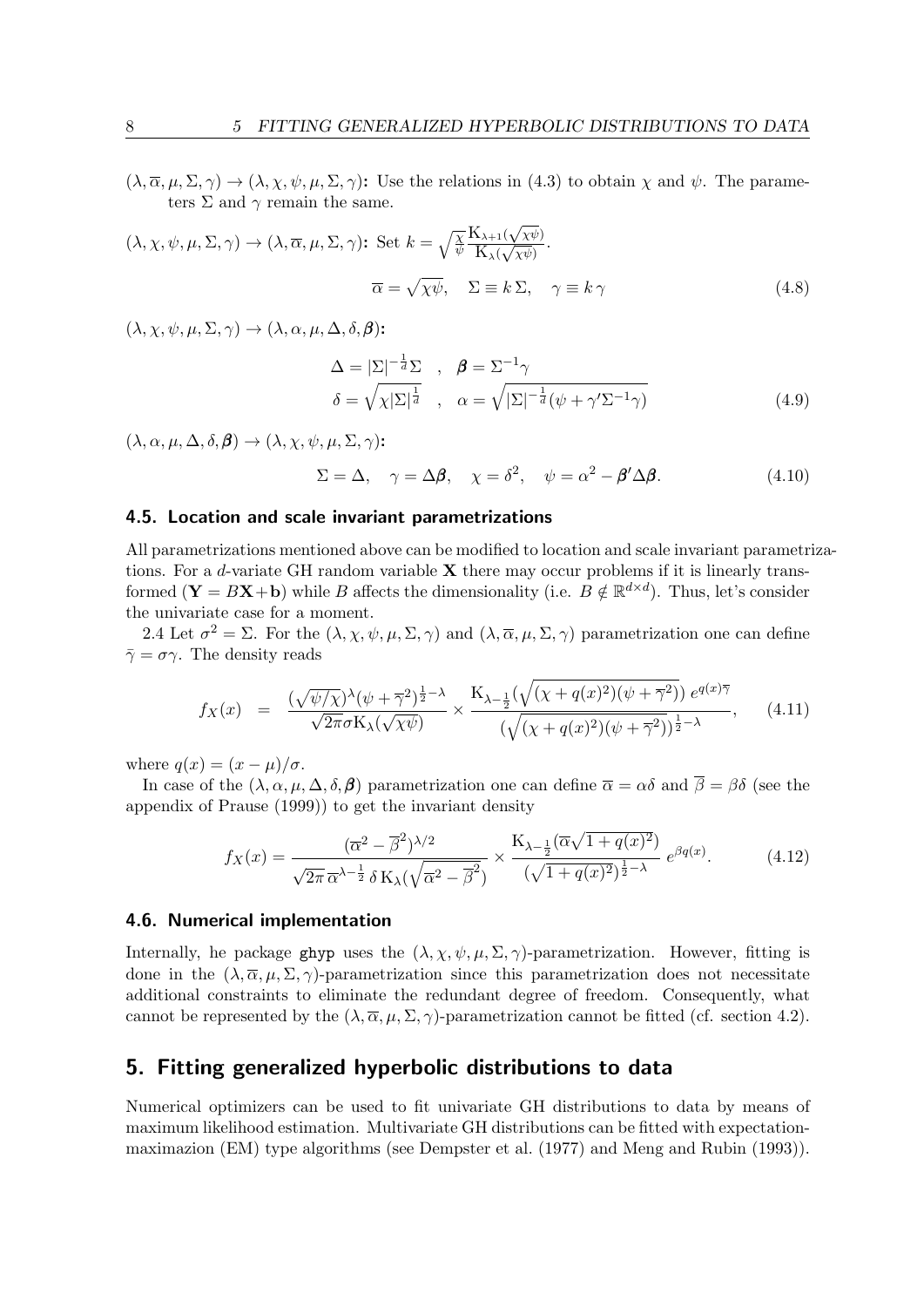#### <span id="page-9-0"></span>5.1. EM-Scheme

Assume we have iid data  $x_1, \ldots, x_n$  and parameters represented by  $\Theta = (\lambda, \overline{\alpha}, \mu, \Sigma, \gamma)$ . The problem is to maximize

$$
\ln L(\Theta; \boldsymbol{x}_1, \dots, \boldsymbol{x}_n) = \sum_{i=1}^n \ln f_{\mathbf{X}}(\boldsymbol{x}_i; \Theta).
$$
 (5.1)

This problem is not easy to solve due to the number of parameters and necessity of maximizing over covariance matrices. We can proceed by introducing an augmented likelihood function

<span id="page-9-2"></span>
$$
\ln \tilde{L}(\Theta; \boldsymbol{x}_1, \dots, \boldsymbol{x}_n, w_1, \dots, w_n) = \sum_{i=1}^n \ln f_{\mathbf{X}|W}(\boldsymbol{x}_i|w_i; \mu, \Sigma, \gamma) + \sum_{i=1}^n \ln f_W(w_i; \lambda, \overline{\alpha}) \qquad (5.2)
$$

and spend the effort on the estimation of the latent mixing variables  $w_i$  coming from the mixture representation [\(2.2\)](#page-4-3). This is where the EM algorithm comes into play.

**E-step:** Calculate the conditional expectation of the likelihood function [\(5.2\)](#page-9-2) given the data  $x_1, \ldots, x_n$  and the current estimates of parameters  $\Theta^{[k]}$ . This results in the objective function

$$
Q(\Theta; \Theta^{[k]}) = \mathbb{E}\left[\ln \tilde{L}(\Theta; \boldsymbol{x}_1, \dots, \boldsymbol{x}_n, w_1, \dots, w_n)|\boldsymbol{x}_1, \dots, \boldsymbol{x}_n; \Theta^{[k]}\right].
$$
 (5.3)

**M-step:** Maximize the objective function with respect to  $\Theta$  to obtain the next set of estimates  $\Theta^{[k+1]}$ .

Alternating between these steps yields to the maximum likelihood estimation of the parameter set Θ.

In practice, performing the E-Step means maximizing the second summand of [\(5.2\)](#page-9-2) numerically. The log density of the GIG distribution (cf. [C.1\)](#page-15-3) is

<span id="page-9-4"></span>
$$
\ln f_W(w) = \frac{\lambda}{2} \ln(\psi/\chi) - \ln(2\mathcal{K}\lambda\sqrt{\chi\psi}) + (\lambda - 1) \ln w - \frac{\chi}{2} \frac{1}{w} - \frac{\psi}{2} w.
$$
 (5.4)

When using the  $(\lambda, \overline{\alpha})$ -parametrization this problem is of dimension two instead of three as it is in the  $(\lambda, \chi, \psi)$ -parametrization. As a consequence the performance increases.

Since the  $w_i$ 's are latent one has to replace  $w$ ,  $1/w$  and  $\ln w$  with the respective expected values in order to maximize the log likelihood function. Let

<span id="page-9-3"></span>
$$
\eta_i^{[k]} := \mathbb{E}\left[w_i \,|\, \boldsymbol{x}_i; \Theta^{[k]}\right], \; \delta_i^{[k]} := \mathbb{E}\left[w_i^{-1} \,|\, \boldsymbol{x}_i; \Theta^{[k]}\right], \; \xi_i^{[k]} := \mathbb{E}\left[\ln w_i \,|\, \boldsymbol{x}_i; \Theta^{[k]}\right]. \tag{5.5}
$$

We have to find the conditional density of  $w_i$  given  $x_i$  to calculate these quantities (cf. [\(E.1\)](#page-18-4)).

#### <span id="page-9-1"></span>5.2. MCECM estimation

In the R implementation a modified EM scheme is used, which is called multi-cycle, expectation, conditional estimation (MCECM) algorithm [\(Meng and Rubin, 1993;](#page-25-5) [McNeil, Frey, and](#page-25-3) [Embrechts, 2005\)](#page-25-3). The different steps of the MCECM algorithm are sketched as follows: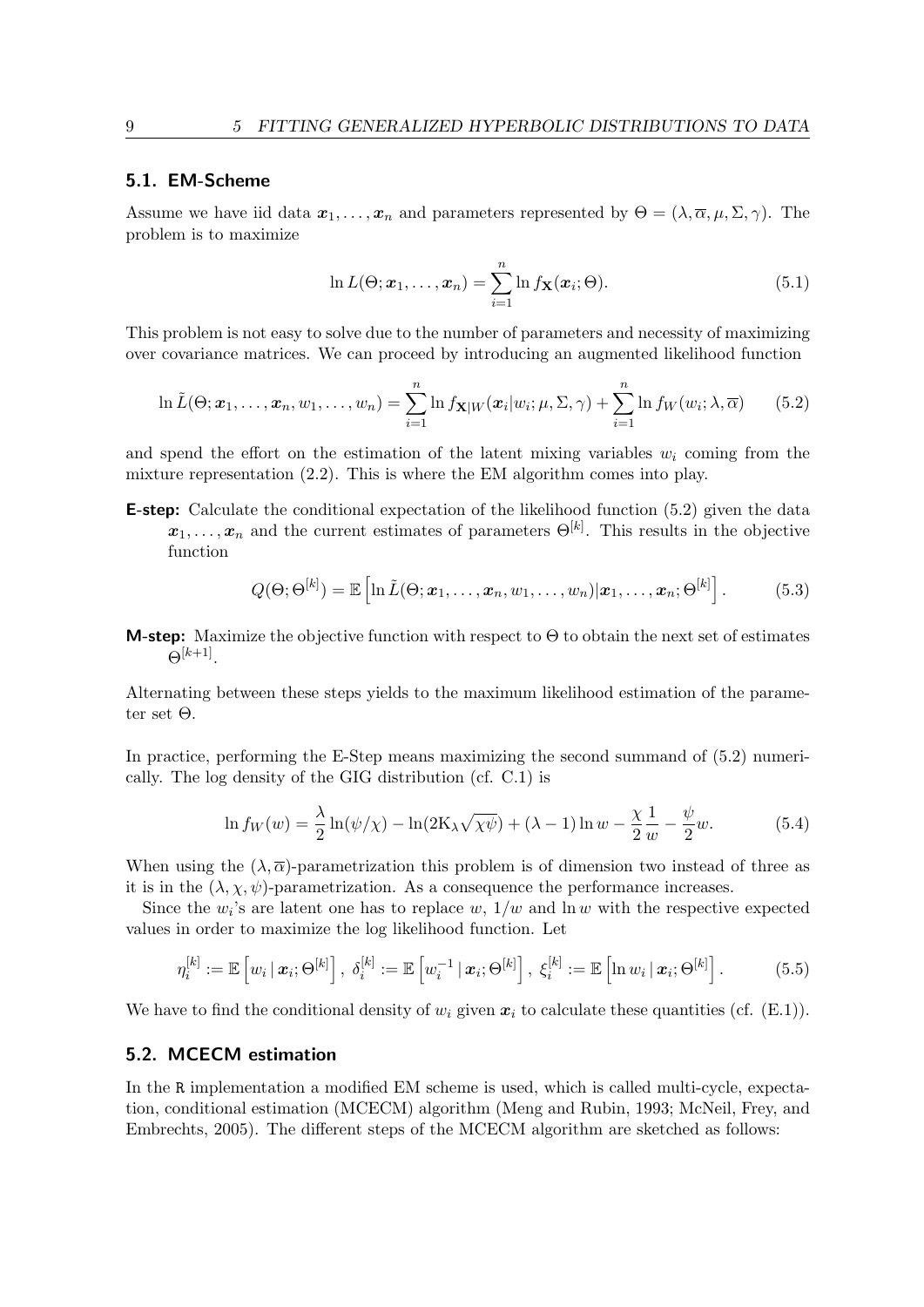- (1) Select reasonable starting values for  $\Theta^{[k]}$ . For example  $\lambda = 1$ ,  $\overline{\alpha} = 1$ ,  $\mu$  is set to the sample mean,  $\Sigma$  to the sample covariance matrix and  $\gamma$  to a zero skewness vector.
- (2) Calculate  $\chi^{[k]}$  and  $\psi^{[k]}$  as a function of  $\overline{\alpha}^{[k]}$  using [\(4.3\)](#page-7-2).
- (3) Use [\(5.5\)](#page-9-3), [\(C.3\)](#page-15-4) and [\(E.1\)](#page-18-4) to calculate the weights  $\eta_i^{[k]}$  $\delta_i^{[k]}$  and  $\delta_i^{[k]}$  $i^{k}$ . Average the weights to get

$$
\bar{\eta}^{[k]} = \frac{1}{n} \sum_{i=1}^{n} \eta_i^{[k]} \text{ and } \bar{\delta}^{[k]} = \frac{1}{n} \sum_{i=1}^{n} \delta_i^{[k]}.
$$
 (5.6)

(4) If an asymmetric model is to be fitted set  $\gamma$  to **0**, else set

$$
\gamma^{[k+1]} = \frac{1}{n} \frac{\sum_{i=1}^{n} \delta_i^{[k]} (\bar{x} - x_i)}{\bar{\eta}^{[k]} \bar{\delta}^{[k]} - 1}.
$$
\n(5.7)

(5) Update  $\mu$  and  $\Sigma$ :

$$
\mu^{[k+1]} = \frac{1}{n} \frac{\sum_{i=1}^{n} \delta_i^{[k]} \mathbf{x}_i - \gamma^{[k+1]}}{\bar{\delta}^{[k]}}
$$
\n(5.8)

$$
\Sigma^{[k+1]} = \frac{1}{n} \sum_{i=1}^{n} \delta_i^{[k]} (\boldsymbol{x}_i - \mu^{[k+1]})(\boldsymbol{x}_i - \mu^{[k+1]})' - \bar{\eta}^{[k]} \gamma^{[k+1]} \gamma^{[k+1]'}.
$$
 (5.9)

- (6) Set  $\Theta^{[k,2]} = (\lambda^{[k]}, \overline{\alpha}^{[k]}, \mu^{[k+1]}, \Sigma^{[k+1]}, \gamma^{[k+1]})$  and calculate weights  $\eta_i^{[k,2]}$  $\delta_i^{[k,2]}, \ \delta_i^{[k,2]}$  $\mathbf{z}_i^{[k,2]}$  and  $\mathbf{\xi}_i^{[k,2]}$ *i* using  $(5.5)$ ,  $(C.4)$  and  $(C.3)$ .
- (7) Maximize the second summand of [\(5.2\)](#page-9-2) with density [\(5.4\)](#page-9-4) with respect to  $\lambda$ ,  $\chi$  and  $\psi$ to complete the calculation of  $\Theta^{[k,2]}$  and go back to step (2). Note that the objective function must calculate  $\chi$  and  $\psi$  in dependence of  $\lambda$  and  $\overline{\alpha}$  using relation [\(4.3\)](#page-7-2).

### <span id="page-10-0"></span>6. Applications, comments and references

Even though the GH distribution was initially ivented to study the distribution of the logarithm of particle sizes, we will focus on applications of the GH distribution family in finance and risk measurement.

We have seen above that the GH distribution is very flexible in the sense that it nests several other distributions such as the Student-t (cf. [D.1\)](#page-17-1). To give some references and applications of the GH distribution let us first summarize some of its important properties. Beside of the above mentioned flexibility, three major facts led to the popularity of GH distribution family in finance:

- (1) The GH distribution features both *fat tails* and *skewness*. These properties account for some of the frequently reported stylized facts of financial returns but also of financial return volatility (hyperbolic GARCH effects).
- $(2)$  The GH family is naturally extended to multivariate distributions<sup>[1](#page-10-1)</sup>. A multivariate GH distribution does exhibit some kind of *non-linear dependence*, for example *taildependence*. This reflects the fact that extremes mostly occur for several risk-drivers

<span id="page-10-1"></span><sup>&</sup>lt;sup>1</sup>The extension to multivariate distributions is natural because of the mixing structure (see eq.  $(2.2)$ ).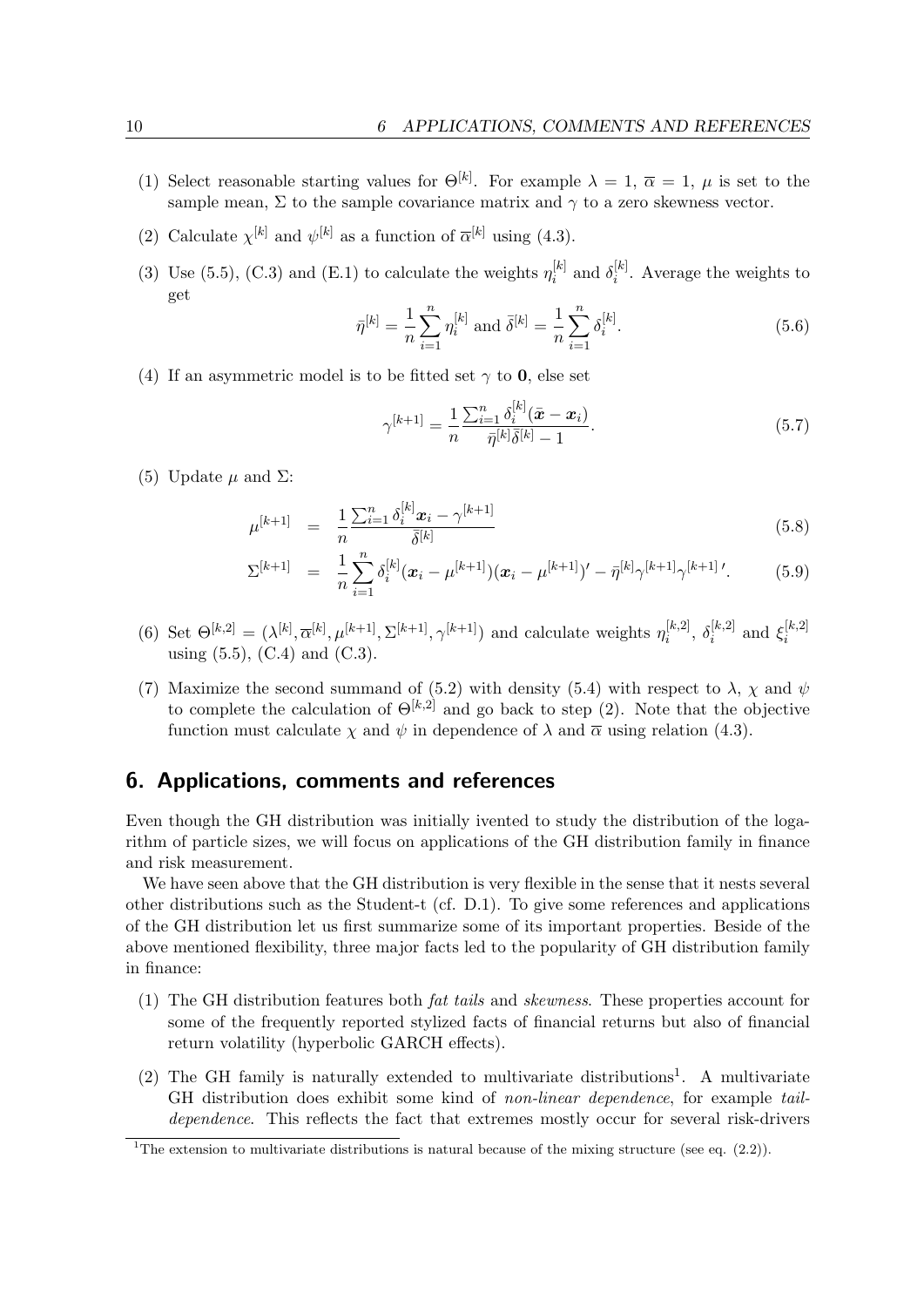simultaneously in financial markets. This property is of fundamental importance for risk-management, and can influence for instance portfolio weights.

(3) The GH distribution is infinitely divisible (cf. [Barndorff-Nielsen and Halgreen \(1977\)](#page-24-1)). This is a necessary and sufficient condition to build *Lévy processes*. Lévy processes are widespread in finance because of their time-continuity and their ability to model jumps.

Based on these properties one can classify the applications of the GH distributions into the fields *empirical modelling*, *riks and dependence modelling*, *L´evy processes & derivatives*, and *portfolio selection*. In the following, we try to assign papers to each of the classes of applications mentioned above. Rather than giving summaries and conclusions for each paper, we simply cite them and refer the interested reader to the articles and the references therein. Note that some articles deal with special cases of the GH distribution only.

- Empirical modelling: [Eberlein and Keller \(1995\)](#page-25-6); [Barndorff-Nielsen and Prause \(2001\)](#page-24-2); [Fors](#page-25-7)[berg and Bollerslev \(2002\)](#page-25-7); [Davidson \(2004\)](#page-25-8); [Fergusson and Platen \(2006\)](#page-25-9).
- Risk and dependence modelling: [Eberlein et al. \(1998\)](#page-25-10); [Breymann et al. \(2003\)](#page-24-3); [McNeil](#page-25-3) [et al. \(2005\)](#page-25-3); [Chen et al. \(2005\)](#page-24-4); [Kassberger and Kiesel \(2006\)](#page-25-11).
- **Lévy processes & derivatives:** [Barndorff-Nielsen \(1997a](#page-24-5)[,b\)](#page-24-6); [Bibby and rensen \(1997\)](#page-24-7); [Madan](#page-25-12) [et al. \(1998\)](#page-25-12); [Raible \(2000\)](#page-25-13); [Cont and Tankov \(2003\)](#page-25-14); [Prause \(1999\)](#page-25-1).

Portfolio selection: [Kassberger \(2007\)](#page-25-15).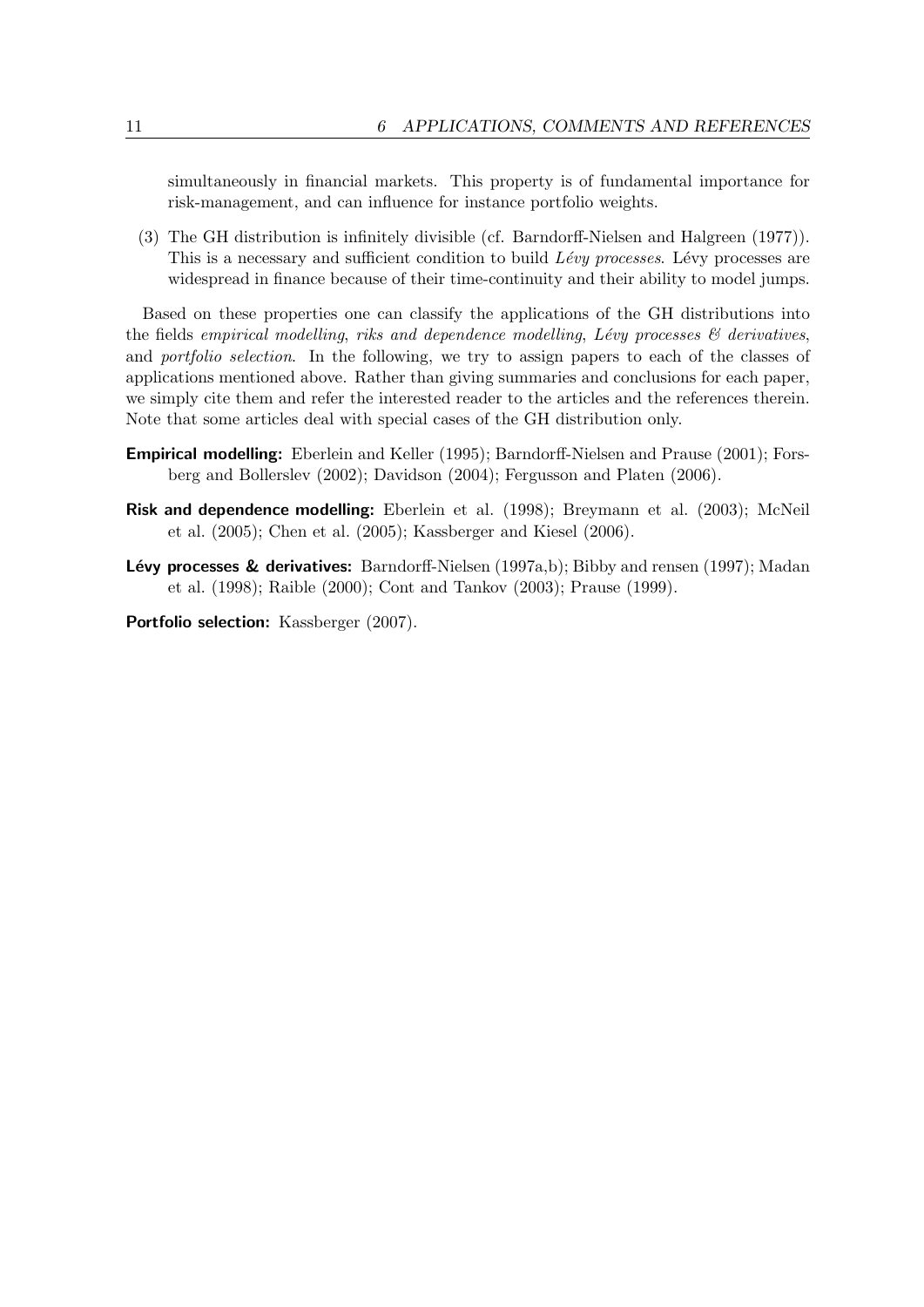## <span id="page-12-0"></span>A. Shape of the univariate generalized hyperbolic distribution



Y−Axis: λ; X−Axis: α

Figure A.1: The shape of the univariate generalized hyperbolic density drawn with different shape parameters  $(\lambda, \overline{\alpha})$ . The location and scale parameter  $\mu$  and  $\sigma$  are set to 0 and 1, respectively. The skewness parameter  $\gamma$  is 0 in the left column and  $-1$  in the right column of the graphics array.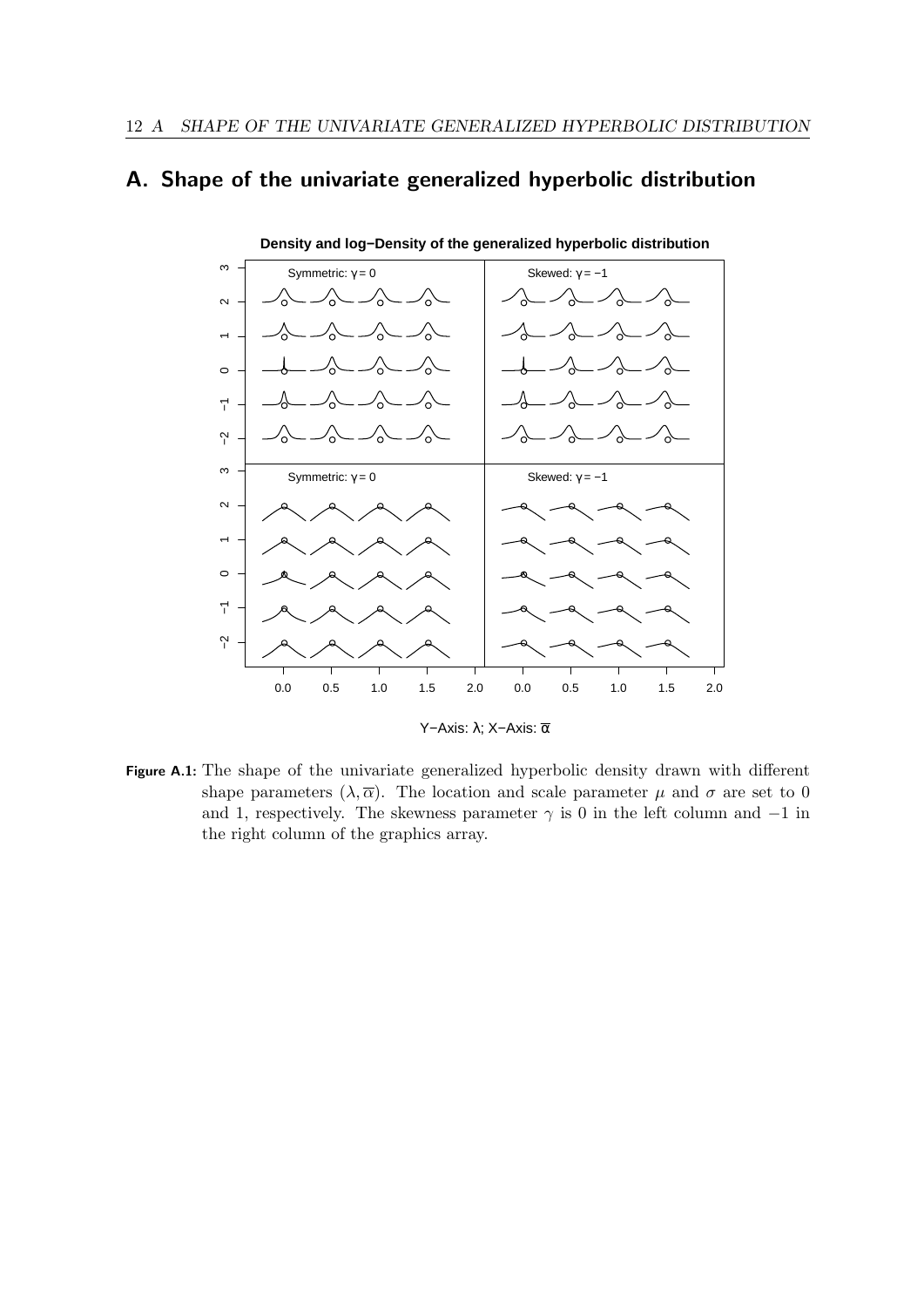### <span id="page-13-0"></span>B. Modified Bessel function of the third kind

The modified Bessel function of the third kind appears in the GH as well as in the GIG density [\(2.5,](#page-4-4) [C.1\)](#page-15-3). This function has the integral representation

$$
K_{\lambda}(x) = \frac{1}{2} \int_0^{\infty} w^{\lambda - 1} \exp\left\{-\frac{1}{2}x \left(w + w^{-1}\right)\right\} dw, \quad x > 0.
$$
 (B.1)

The substitution  $w = x\sqrt{\chi/\psi}$  can be used to obtain the following relation, which facilitates to bring the GH density [\(2.5\)](#page-4-4) into a closed-form expression.

<span id="page-13-1"></span>
$$
\int_0^\infty w^{\lambda - 1} \exp\left\{-\frac{1}{2} \left(\frac{\chi}{w} + w\psi\right)\right\} dw = 2 \left(\frac{\chi}{\psi}\right)^{\frac{\lambda}{2}} K_\lambda(\sqrt{\chi\psi})
$$
(B.2)

When calculating the densities of the special cases of the GH density we can use the asymtotic relations for small arguments *x*.

<span id="page-13-4"></span>
$$
K_{\lambda}(x) \sim \Gamma(\lambda) 2^{\lambda - 1} x^{-\lambda} \quad \text{as} \quad x \downarrow 0 \quad \text{and} \quad \lambda > 0 \tag{B.3}
$$

and

<span id="page-13-3"></span>
$$
K_{\lambda}(x) \sim \Gamma(-\lambda) 2^{-\lambda - 1} x^{\lambda} \quad \text{as} \quad x \downarrow 0 \quad \text{and} \quad \lambda < 0. \tag{B.4}
$$

[\(B.4\)](#page-13-3) follows from [\(B.3\)](#page-13-4) and the observation that the Bessel function is symmetric with respect to the index *λ*:

<span id="page-13-2"></span>
$$
K_{\lambda}(x) = K_{-\lambda}(x) \tag{B.5}
$$

An asymptotic relation for large arguments *x* is given by

<span id="page-13-5"></span>
$$
K_{\lambda}(x) \sim \sqrt{\frac{\pi}{2}} x^{-\frac{1}{2}} e^{-x} \quad \text{as} \quad x \to \infty. \tag{B.6}
$$

Also, for  $\lambda = 0.5$  the Bessel function can be stated explicitely with

$$
K_{0.5}(x) = K_{-0.5}(x) = \sqrt{\frac{\pi}{2x}}e^{-x}, \quad x > 0.
$$
 (B.7)

We refer to [Abramowitz and Stegun \(1972\)](#page-24-8) for further information on Bessel functions.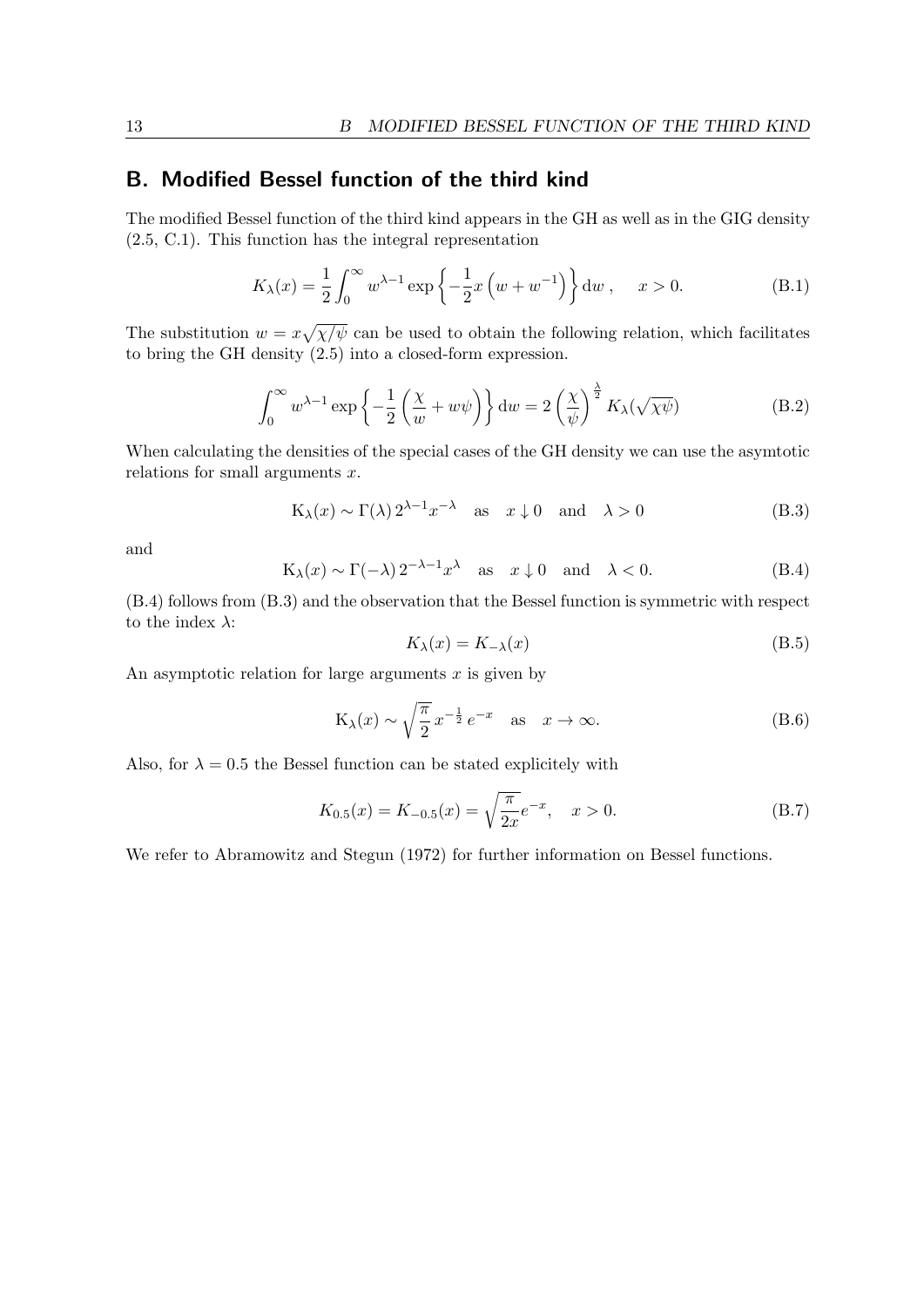

Figure B.1: The modified Bessel function of the third kind drawn with different indices  $\lambda$ .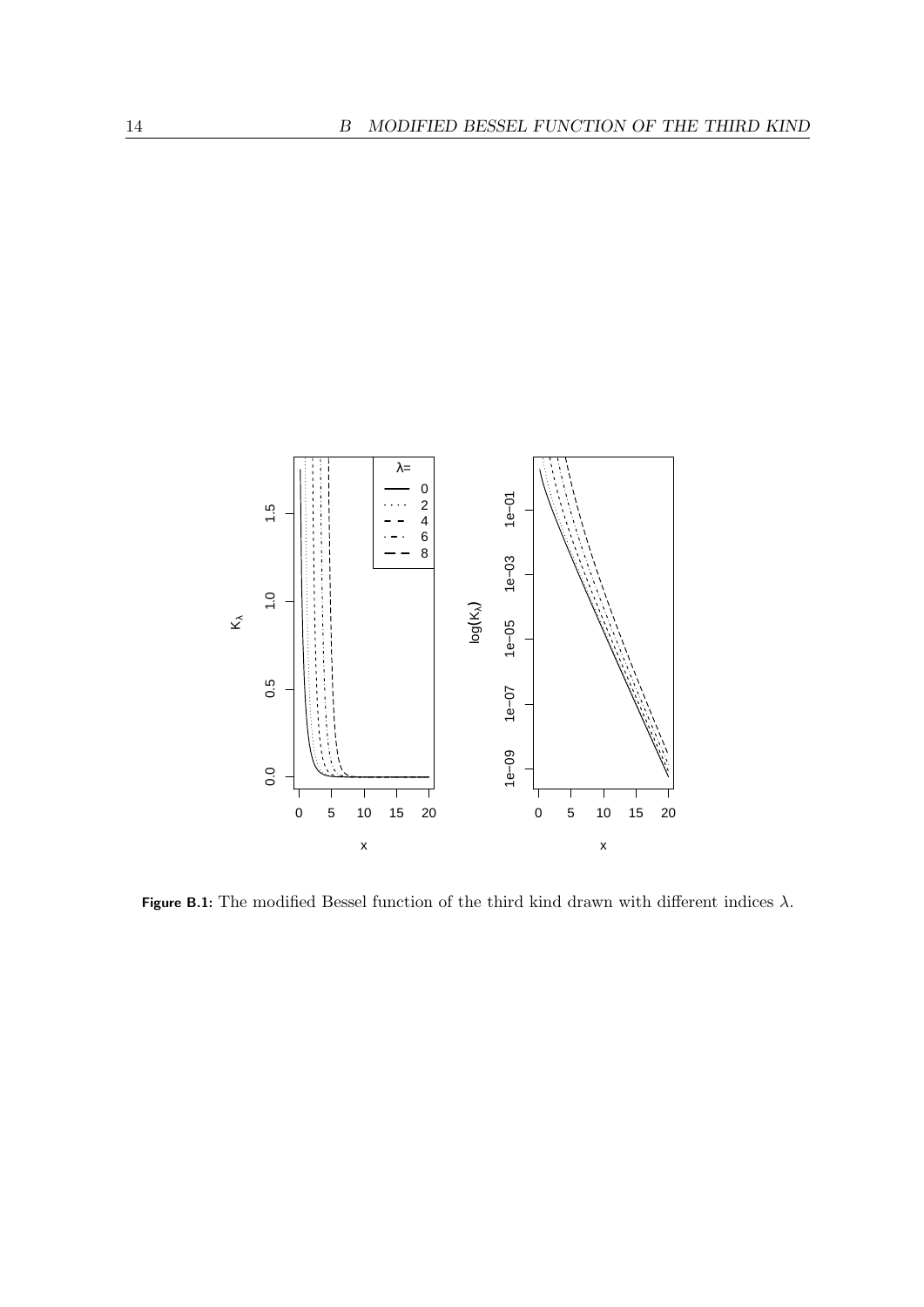### <span id="page-15-0"></span>C. Generalized Inverse Gaussian distribution

The density of a Generalized Inverse Gaussian (GIG) distribution is given as

<span id="page-15-3"></span>
$$
f_{GIG}(w) = \left(\frac{\psi}{\chi}\right)^{\frac{\lambda}{2}} \frac{w^{\lambda - 1}}{2K_{\lambda}(\sqrt{\chi\psi})} \exp\left\{-\frac{1}{2}\left(\frac{\chi}{w} + \psi w\right)\right\},\tag{C.1}
$$

with parameters satisfying

 $\chi > 0, \psi \ge 0, \quad \lambda < 0$ <br> $\chi > 0, \psi > 0, \quad \lambda = 0$  $\chi > 0, \psi > 0,$  $\chi \geq 0, \psi > 0, \quad \lambda > 0.$ 

The GIG density nests the inverse Gaussian (IG) density ( $\lambda = -0.5$ ) and contains many special cases as limits, among others the Gamma  $(\Gamma)$  and Inverse Gamma  $(\Gamma)$  densities (cf. [C.1](#page-15-1) and [C.2](#page-16-0) below).

The moment generating function of the GIG distribution (cf. [Paolella](#page-25-2) [\(2007\)](#page-25-2)) is determined by

<span id="page-15-2"></span>
$$
\mathbb{M}_{GIG}(t) = \left(\frac{\psi}{\psi - 2t}\right)^{\lambda/2} \frac{\mathcal{K}_{\lambda}(\sqrt{\chi(\psi - 2t)})}{\mathcal{K}_{\lambda}(\sqrt{\chi\psi})}.
$$
 (C.2)

The *n*-th moment of a GIG distributed random variable *X* can be found to be

<span id="page-15-4"></span>
$$
\mathbb{E}\left[X^{n}\right] = \left(\frac{\chi}{\psi}\right)^{\frac{n}{2}} \frac{\mathcal{K}_{\lambda+n}(\sqrt{\chi\psi})}{\mathcal{K}_{\lambda}(\sqrt{\chi\psi})}.\tag{C.3}
$$

Furthermore,

<span id="page-15-5"></span>
$$
\mathbb{E}\left[\ln X\right] = \frac{\mathrm{d}\mathbb{E}\left[X^{\alpha}\right]}{\mathrm{d}\alpha}\bigg|_{\alpha=0}.\tag{C.4}
$$

Note that numerical calculations of  $\mathbb{E} [\ln X]$  may be performed with the integral representation as well. In the R package ghyp the derivative construction is implemented.

### <span id="page-15-1"></span>C.1. Gamma distribution

When  $\chi = 0$  and  $\lambda > 0$  the GIG distribution reduces to the Gamma (Γ) distribution:

$$
\lim_{\chi \downarrow 0} f_{GIG}(x|\lambda, \chi, \psi) = f_{\Gamma}(x|\lambda, 1/2\psi), \quad x \in \mathbb{R}, \lambda > 0, \chi > 0
$$
\n(C.5)

The density of  $X \sim \Gamma(\alpha, \beta)$  is

<span id="page-15-6"></span>
$$
f_{\Gamma}(w) = \frac{\beta^{\alpha}}{\Gamma(\alpha)} w^{\alpha - 1} \exp \{-\beta w\}.
$$
 (C.6)

The expected value and the variance are

$$
\mathbb{E}[X] = \frac{\beta}{\alpha} \quad \text{and} \quad \text{var}(X) = \frac{\alpha}{\beta^2},\tag{C.7}
$$

respectively. The expected value of the logarithm is  $\mathbb{E} [\ln X] = \psi(\alpha) - \ln(\beta)$  where  $\psi(\cdot)$  is the digamma function. We will see that this value is not needed to fit a multivariate variance gamma distribution (cf. [E.3\)](#page-19-1).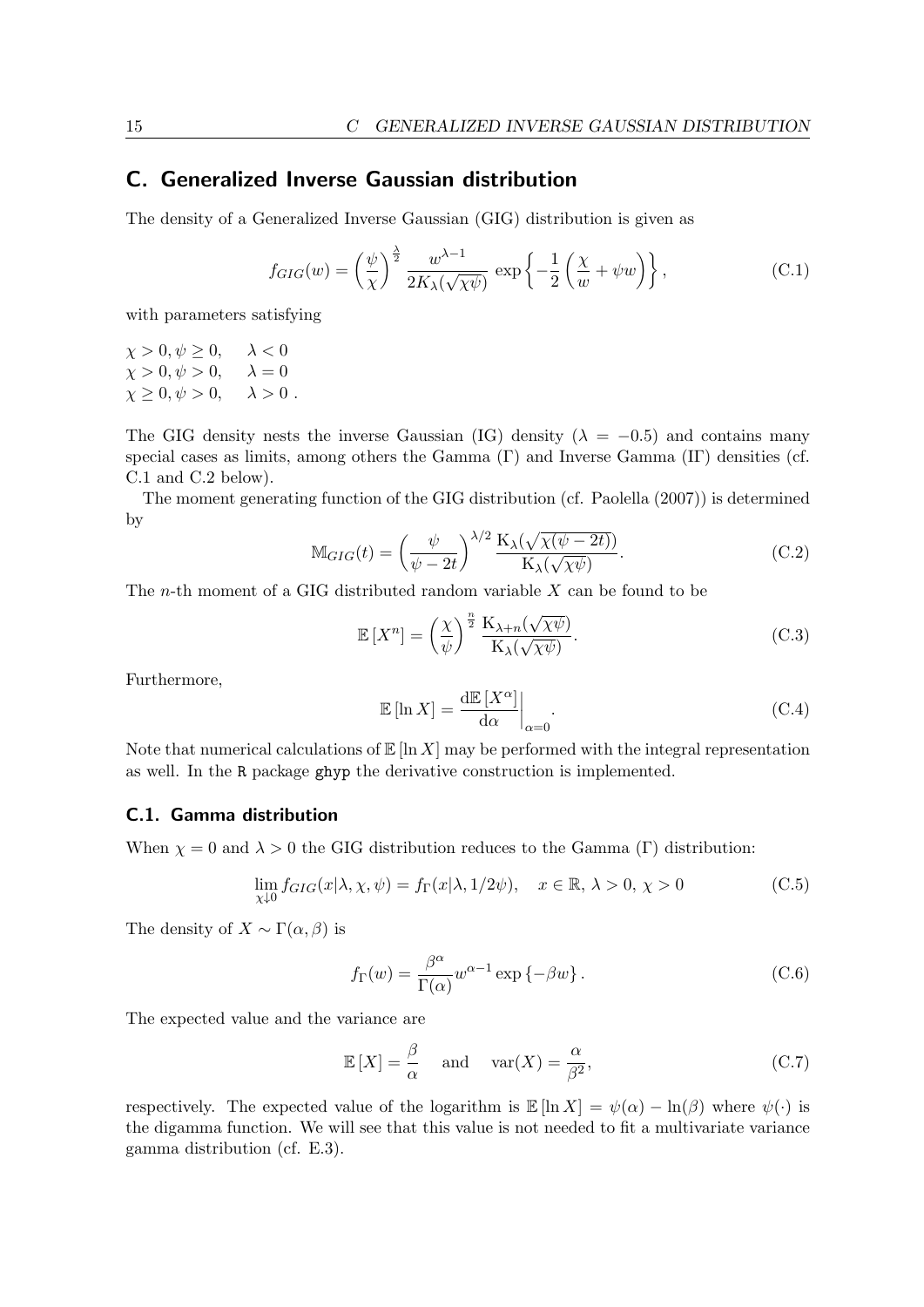#### <span id="page-16-0"></span>C.2. Inverse gamma distribution

When  $\psi = 0$  and  $\lambda < 0$  the GIG distribution reduces to the Inverse Gamma (IF) distribution:

$$
\lim_{\psi \downarrow 0} f_{GIG}(x|\lambda, \chi, \psi) = f_{\text{Ir}}(x| - \lambda, 1/2\chi), \quad x \in \mathbb{R}, \lambda < 0, \psi > 0 \tag{C.8}
$$

The density of  $X \sim \Pi(\alpha, \beta)$  is

<span id="page-16-2"></span>
$$
f_X(w) = \frac{\beta^{\alpha}}{\Gamma(\alpha)} w^{-\alpha - 1} \exp\left\{-\frac{\beta}{w}\right\}.
$$
 (C.9)

The expected value and the variance are

<span id="page-16-1"></span>
$$
\mathbb{E}\left[X\right] = \frac{\beta}{\alpha - 1} \quad \text{and} \quad \text{var}(X) = \frac{\beta^2}{(\alpha - 1)^2(\alpha - 2)},\tag{C.10}
$$

and exist provided that  $\alpha > 1$  and  $\alpha > 2$ , respectively. The expected value of the logarithm is  $\mathbb{E} [\ln X] = \ln(\beta) - \psi(\alpha)$ . This value is required in order to fit a symmetric multivariate Student-t distribution by means of the MCECM algorithm (cf. [E.2\)](#page-19-3).



Figure C.1: The density and the log-density of the generalized inverse gaussian distribution drawn with different shape parameters  $(\lambda, \overline{\alpha})$ . See [\(4.3\)](#page-7-2) for the transformation from  $\overline{\alpha}$  to  $(\chi, \psi)$ .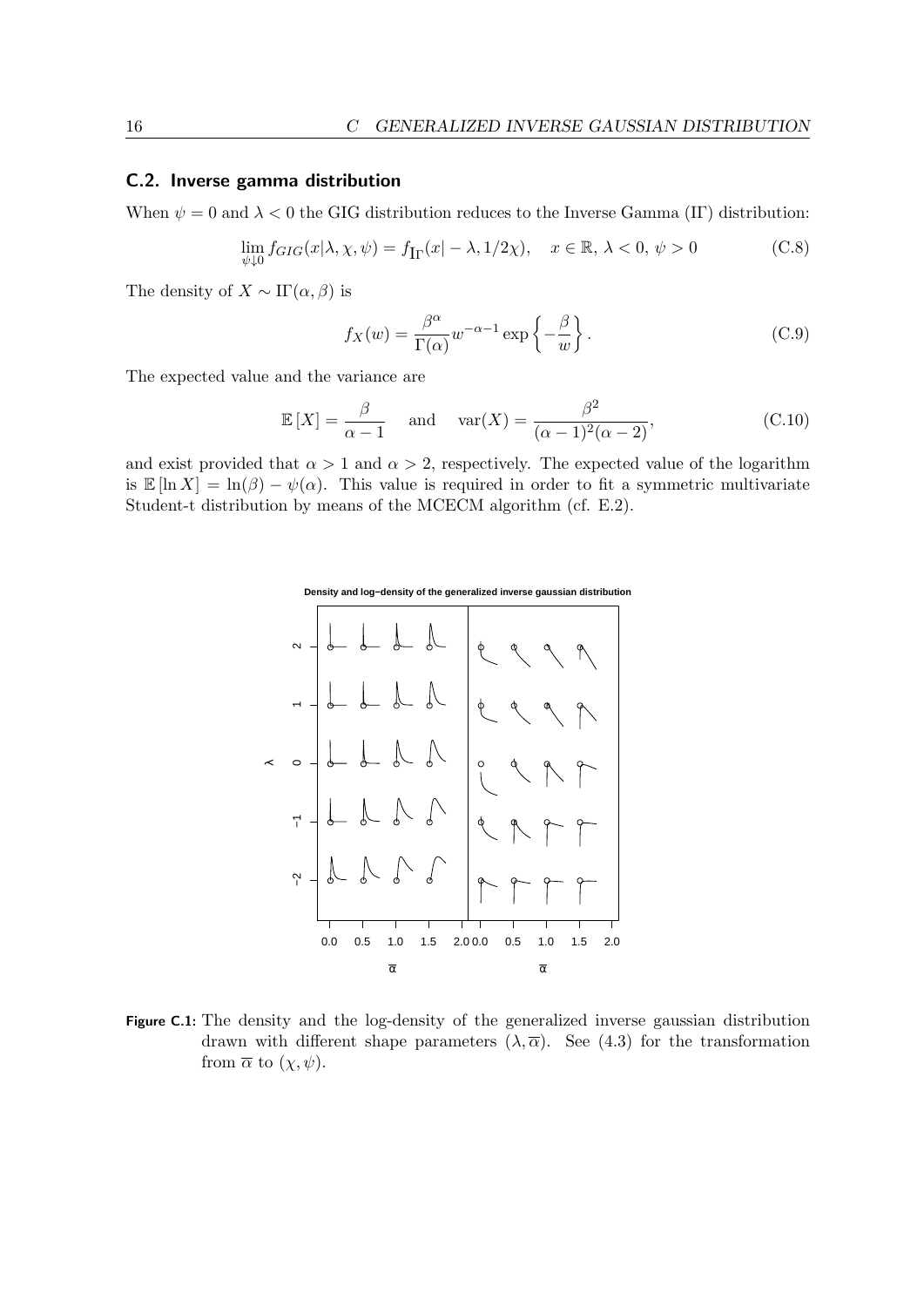### <span id="page-17-0"></span>D. Densities of the special cases of the GH distribution

As mentioned in section [3](#page-5-1) the GH distribution contains several special and limiting cases. In what follows the densities of the limiting cases are derived. In the case of a hyperbolic or normal NIG we simply fix the parameter  $\lambda$  either to  $(d+1)/2$  or  $-0.5$ .

#### <span id="page-17-1"></span>D.1. Student-t distribution

With relation [\(B.4\)](#page-13-3) it can be easily shown that when  $\psi \to 0$  and  $\lambda < 0$  the density of a GH distribution results in

$$
f_{\mathbf{X}}(\boldsymbol{x}) = \frac{\chi^{-\lambda}(\gamma^{\prime} \Sigma^{-1} \gamma)^{\frac{d}{2}-\lambda}}{(2\pi)^{\frac{d}{2}} |\Sigma|^{\frac{1}{2}} \Gamma(-\lambda) 2^{-\lambda-1}} \times \frac{K_{\lambda-\frac{d}{2}}(\sqrt{(\chi+Q(\boldsymbol{x}))\gamma^{\prime} \Sigma^{-1} \gamma}) e^{(\boldsymbol{x}-\mu)^{\prime} \Sigma^{-1} \gamma}}{(\sqrt{(\chi+Q(\boldsymbol{x}))\gamma^{\prime} \Sigma^{-1} \gamma})^{\frac{d}{2}-\lambda}}.
$$
(D.1)

As  $\gamma \rightarrow 0$  we obtain again with relation [\(B.4\)](#page-13-3) the symmetric multivariate Student-t density

$$
f_{\mathbf{X}}(\boldsymbol{x}) = \frac{\chi^{-\lambda} \Gamma(-\lambda + \frac{d}{2})}{\pi^{\frac{d}{2}} |\Sigma|^{\frac{1}{2}} \Gamma(-\lambda)} \times (\chi + \mathbf{Q}(\boldsymbol{x}))^{\lambda - \frac{d}{2}}.
$$
 (D.2)

We switch to the Student-t parametrization and set the degree of freedom  $\nu = -2\lambda^2$  $\nu = -2\lambda^2$  $\nu = -2\lambda^2$ . Because  $\psi = 0$  the transformation of  $\bar{\alpha}$  to  $\chi$  and  $\psi$  (cf. [4.3\)](#page-7-2) reduces to

<span id="page-17-2"></span>
$$
\chi = \overline{\alpha} \; \frac{K_{\lambda}(\overline{\alpha})}{K_{\lambda+1}(\overline{\alpha})} \stackrel{\overline{\alpha}\to 0}{\longrightarrow} 2\;(-\lambda - 1) = \nu - 2. \tag{D.3}
$$

Plugging in the values for  $\lambda$  and  $\nu$ , the densities take the form

<span id="page-17-4"></span>
$$
f_{\mathbf{X}}(\boldsymbol{x}) = \frac{(\nu - 2)^{\frac{\nu}{2}} (\gamma' \Sigma^{-1} \gamma)^{\frac{\nu + d}{2}}}{(2\pi)^{\frac{d}{2}} |\Sigma|^{\frac{1}{2}} \Gamma(\frac{\nu}{2}) 2^{\frac{\nu}{2} - 1}} \times \frac{K_{\frac{\nu + d}{2}} (\sqrt{(\nu - 2 + Q(\boldsymbol{x})) \gamma' \Sigma^{-1} \gamma)} e^{(\boldsymbol{x} - \mu)' \Sigma^{-1} \gamma}}{(\sqrt{(\nu - 2 + Q(\boldsymbol{x})) \gamma' \Sigma^{-1} \gamma})^{\frac{\nu + d}{2}}} \tag{D.4}
$$

and for the symmetric case as  $\gamma \to 0$ 

$$
f_{\mathbf{X}}(\boldsymbol{x}) = \frac{(\nu - 2)^{\frac{\nu}{2}} \Gamma(\frac{\nu + d}{2})}{\pi^{\frac{d}{2}} |\Sigma|^{\frac{1}{2}} \Gamma(\frac{\nu}{2}) (\nu - 2 + \mathbf{Q}(\boldsymbol{x}))^{\frac{\nu + d}{2}}}.
$$
(D.5)

It is important to note that the variance does not exist in the symmetric case for  $\nu \leq 2$  while for the asymmetric case the variance does not exist for  $\nu \leq 4$ . This is because the variance of an asymmetric GH distribution involves the variance of the mixing distribution. In case of a Student-t distribution, the mixing variable *w* is inverse gamma distributed and has finite variance only if  $\beta > 2$  which corresponds to  $\lambda < -2$ , i.e.  $\nu > 4$  (cf. [C.10\)](#page-16-1). Alternatively, in the univariate case, this can be seen by the fact that the Student-t density has regularly varying tails. For  $x \to \infty$ , one obtains

$$
f_X(x) = L(x) x^{-\nu - 1}, \quad \text{for } \gamma = 0
$$
 (D.6)

<span id="page-17-5"></span>
$$
f_X(x) = L(x) x^{-\frac{\nu}{2} - 1}, \quad \text{for } \gamma > 0,
$$
 (D.7)

where  $L(x)$  denotes a slowly varying function at  $\infty$ . The asymptotic relation for the modified Bessel function of the third kind  $(B.6)$  was applied to  $(D.4)$  to arrive at  $(D.7)$ .

<span id="page-17-3"></span><sup>&</sup>lt;sup>2</sup>Note that the  $(\lambda, \overline{\alpha}, \mu, \Sigma, \gamma)$  parametrization yields to a slightly different Student-t parametrization: In this package the parameter  $\Sigma$  denotes the variance in the multivariate case and the standard deviation in the univariate case. Thus, set  $\sigma = \sqrt{\nu/(\nu - 2)}$  in the univariate case to get the same results as with the standard R implementation of the Student-t distribution.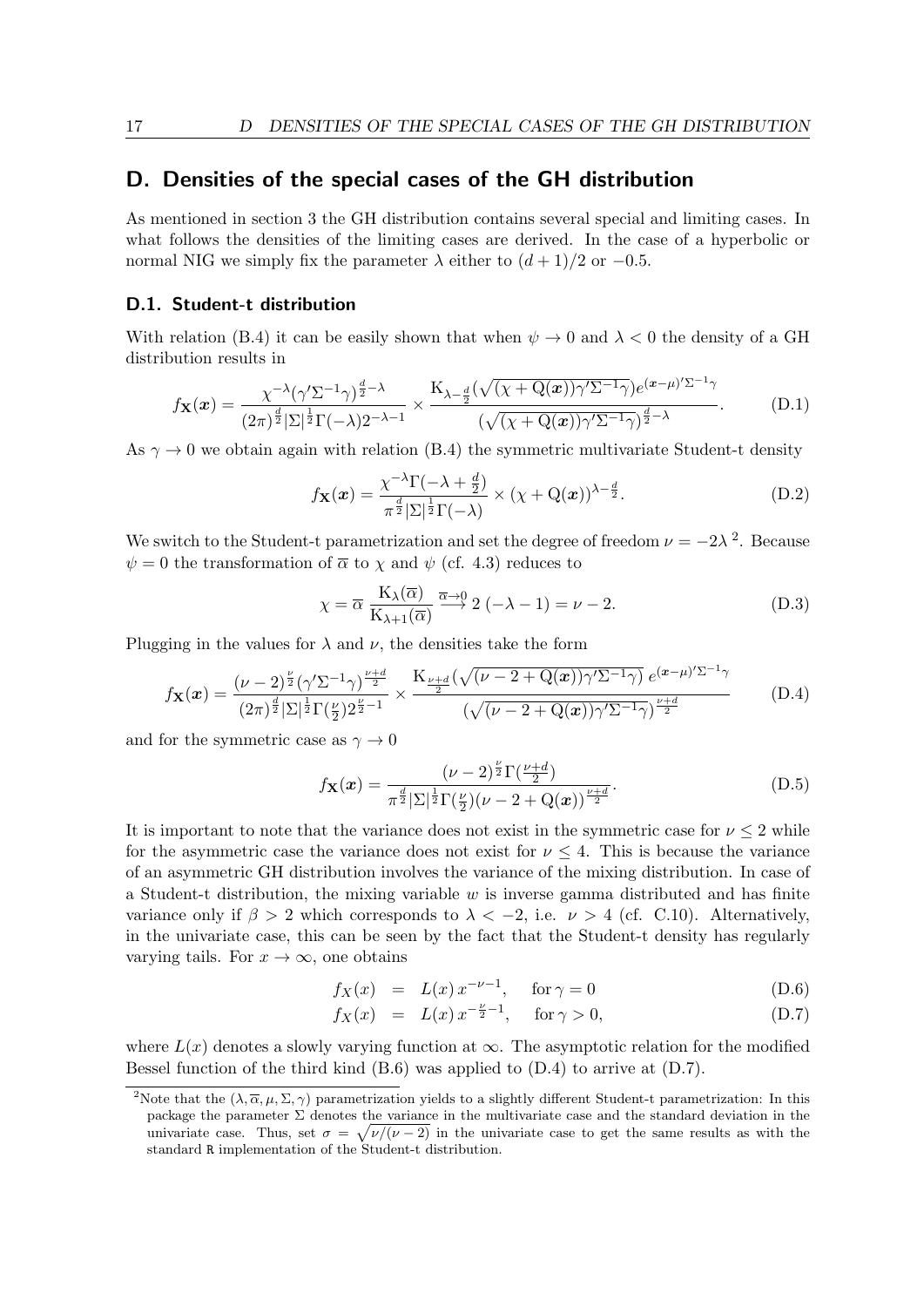#### <span id="page-18-0"></span>D.2. Variance gamma distribution

Relation [\(B.3\)](#page-13-4) can be used again to show that for  $\chi \to 0$  and  $\lambda > 0$  the density of the GH distribution results in

$$
f_{\mathbf{X}}(\boldsymbol{x}) = \frac{\psi^{\lambda}(\psi + \gamma' \Sigma^{-1} \gamma)^{\frac{d}{2} - \lambda}}{(2\pi)^{\frac{d}{2}} |\Sigma|^{\frac{1}{2}} \Gamma(\lambda) 2^{\lambda - 1}} \times \frac{K_{\lambda - \frac{d}{2}}(\sqrt{Q(\boldsymbol{x})(\psi + \gamma' \Sigma^{-1} \gamma)}) e^{(\boldsymbol{x} - \mu)' \Sigma^{-1} \gamma}}{(\sqrt{Q(\boldsymbol{x})(\psi + \gamma' \Sigma^{-1} \gamma)})^{\frac{d}{2} - \lambda}}.
$$
 (D.8)

In the case of a variance gamma distribution the transformation of  $\bar{\alpha}$  to  $\chi$  and  $\psi$  (cf. [4.3\)](#page-7-2) reduces to

<span id="page-18-3"></span>
$$
\psi = \overline{\alpha} \frac{K_{\lambda+1}(\overline{\alpha})}{K_{\lambda}(\overline{\alpha})} = 2\lambda
$$
\n(D.9)

Thus, the density is

$$
f_{\mathbf{X}}(\boldsymbol{x}) = \frac{2\,\lambda^{\lambda}(2\lambda + \gamma^{\prime}\Sigma^{-1}\gamma)^{\frac{d}{2}-\lambda}}{(2\pi)^{\frac{d}{2}}|\Sigma|^{\frac{1}{2}}\Gamma(\lambda)} \times \frac{K_{\lambda-\frac{d}{2}}(\sqrt{Q(\boldsymbol{x})(2\lambda+\gamma^{\prime}\Sigma^{-1}\gamma)})e^{(\boldsymbol{x}-\mu)^{\prime}\Sigma^{-1}\gamma}}{(\sqrt{Q(\boldsymbol{x})(2\lambda+\gamma^{\prime}\Sigma^{-1}\gamma)})^{\frac{d}{2}-\lambda}}.
$$
(D.10)

A limiting case arises when  $Q(x) \to 0$ , that is when  $x - \mu \to 0$ . As long as  $\lambda - \frac{d}{2} > 0$  relation [\(B.3\)](#page-13-4) can be used to verify that the density reduces to

$$
f_{\mathbf{X}}(\boldsymbol{x}) = \frac{\psi^{\lambda}(\psi + \gamma^{\prime} \Sigma^{-1} \gamma)^{\frac{d}{2} - \lambda} \Gamma(\lambda - \frac{d}{2})}{2^d \pi^{\frac{d}{2}} |\Sigma|^{\frac{1}{2}} \Gamma(\lambda)}.
$$
 (D.11)

By replacing  $\psi$  with  $2\lambda$  the limiting density is obtained in the  $(\lambda, \overline{\alpha}, \mu, \Sigma, \gamma)$ -parametrization.

For  $\lambda - \frac{d}{2} \leq 0$  the density diverges. <sup>[4](#page-18-6)</sup>

### <span id="page-18-1"></span>E. Conditional density of the mixing variable *W*

Performing the E-Step of the MCECM algorithm requires the calculation of the conditional expectation of  $w_i$  given  $x_i$ . In this section the conditional density is derived.

#### <span id="page-18-2"></span>E.1. Generalized hyperbolic, hyperbolic and NIG distribution

The mixing term *w* is GIG distributed. By using  $(2.5)$  and  $(C.1)$  the density of  $w_i$  given  $x_i$  can be calculated to be again the GIG density with parameters  $\left(\lambda - \frac{d}{2}\right)$  $\frac{d}{2}, \mathrm{Q}(\boldsymbol{x}) + \chi, \psi + \gamma' \Sigma^{-1} \gamma \Big).$ 

<span id="page-18-4"></span>
$$
f_{w|x}(w) = \frac{f_{\mathbf{X},W}(x,w)}{f_{\mathbf{X}}(x)}
$$
  
\n
$$
= \frac{f_{\mathbf{X}|W}(x)f_{GIG}(w)}{\int_0^\infty f_{\mathbf{X}|W}(x)f_{GIG}(w)dw}
$$
  
\n
$$
= \left(\frac{\gamma' \Sigma^{-1} \gamma + \psi}{Q(x) + \chi}\right)^{0.5(\lambda - \frac{d}{2})} \times
$$
  
\n
$$
\frac{w^{\lambda - \frac{d}{2} - 1} \exp\left\{-\frac{1}{2} \left(\frac{Q(x) + \chi}{w} + w \left(\gamma' \Sigma^{-1} \gamma + \psi\right)\right)\right\}}{2K_{\lambda - \frac{d}{2}}(\sqrt{(Q(x) + \chi)\left(\gamma' \Sigma^{-1} \gamma + \psi\right)})}
$$
(E.1)

<span id="page-18-5"></span><sup>3</sup>The numeric implementation in R uses spline interpolation for the case where  $\lambda - \frac{d}{2} > 0$  and  $Q(x) < \epsilon$ .

<span id="page-18-6"></span><sup>&</sup>lt;sup>4</sup>The current workaround in R simply sets observations where  $Q(x) < \epsilon$  to  $\epsilon$  when  $\lambda - \frac{d}{2} \leq 0$ .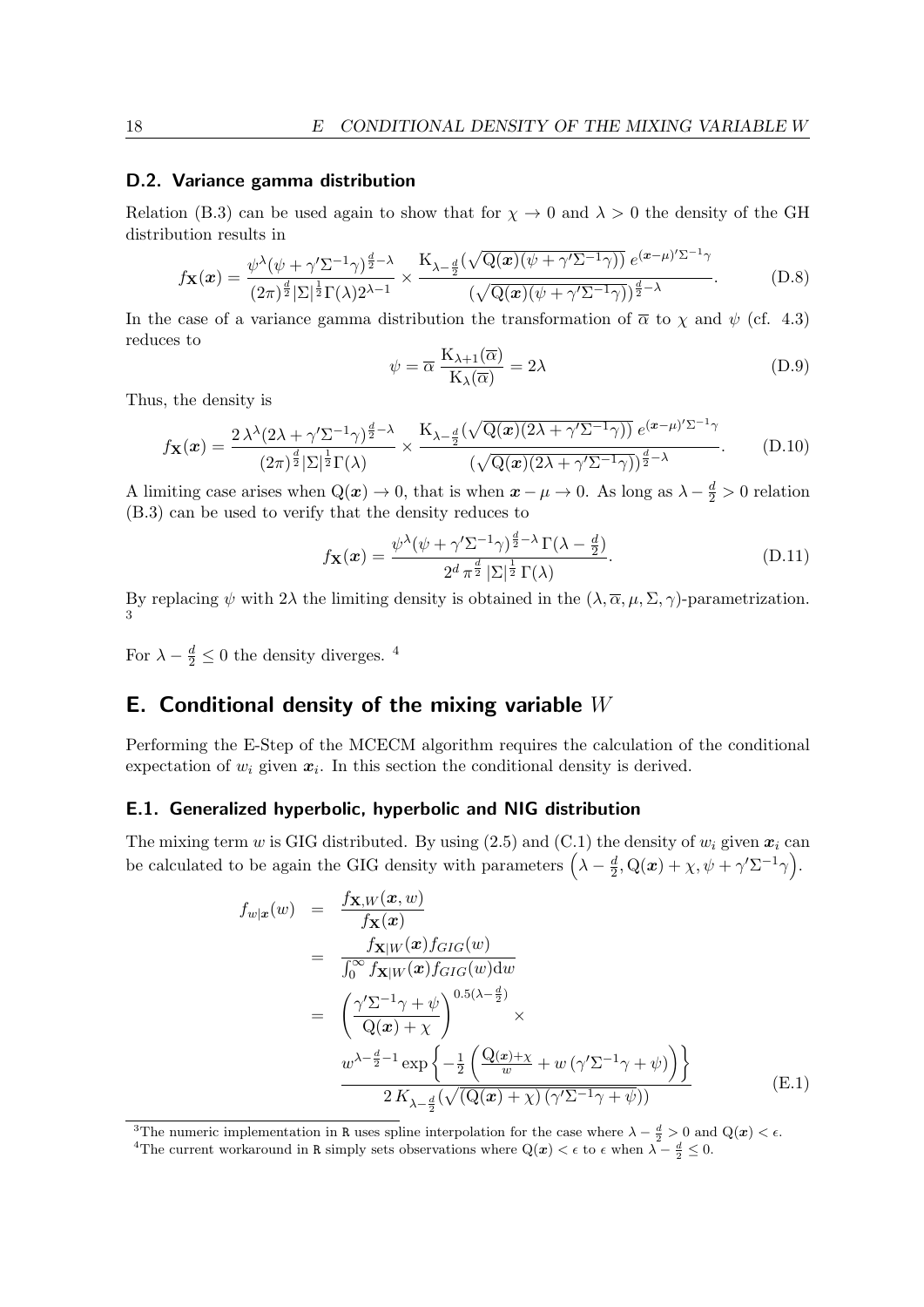### <span id="page-19-0"></span>E.2. Student-t distribution

The mixing term *w* is IF distributed. Again, the conditional density of  $w_i$  given  $x_i$  results in the GIG density. The equations [\(2.5\)](#page-4-4) and [\(C.9\)](#page-16-2) were used. The parameters of the GIG density are  $(\lambda - \frac{d}{2})$  $\frac{d}{2}$ , Q(x) +  $\chi$ ,  $\gamma' \Sigma^{-1} \gamma$ ). When  $\gamma$  becomes 0 the conditional density reduces to the IF density with parameters  $\left(\frac{d}{2} - \lambda, \frac{Q(x)+\chi}{2}\right)$ .

<span id="page-19-3"></span>
$$
f_{w|x}(w) = \frac{f_{\mathbf{X},W}(x,w)}{f_{\mathbf{X}}(x)} = \frac{f_{\mathbf{X}|W}(x)f_{\Gamma}(w)}{\int_0^\infty f_{\mathbf{X}|W}(x)f_{\Gamma}(w)dw} = \left(\frac{\gamma'\Sigma^{-1}\gamma}{\mathcal{Q}(x)+\chi}\right)^{0.5(\lambda-\frac{d}{2})} \times \frac{w^{\lambda-\frac{d}{2}-1}\exp\left\{-\frac{1}{2}\left(\frac{\mathcal{Q}(x)+\chi}{w}+w\gamma'\Sigma^{-1}\gamma\right)\right\}}{2K_{\lambda-\frac{d}{2}}(\sqrt{(\mathcal{Q}(x)+\chi)\gamma'\Sigma^{-1}\gamma})}
$$
(E.2)

#### <span id="page-19-1"></span>E.3. Variance gamma distribution

The mixing term *w* is Γ distributed. By using [\(2.5\)](#page-4-4) and [\(C.6\)](#page-15-6) the density of  $w_i$  given  $x_i$  can be calculated to be again the GIG density with parameters  $\left(\lambda - \frac{d}{2}\right)$  $\frac{d}{2}, \mathrm{Q}(\boldsymbol{x}), \psi + \gamma' \Sigma^{-1} \gamma \Big).$ 

$$
f_{w|x}(w) = \frac{f_{\mathbf{X},W}(x,w)}{f_{\mathbf{X}}(x)}
$$
  
\n
$$
= \frac{f_{\mathbf{X}|W}(x)f_{\Gamma}(w)}{\int_0^\infty f_{\mathbf{X}|W}(x)f_{\Gamma}(w)dw}
$$
  
\n
$$
= \left(\frac{\gamma' \Sigma^{-1} \gamma + \psi}{Q(x)}\right)^{0.5(\lambda - \frac{d}{2})} \times
$$
  
\n
$$
w^{\lambda - \frac{d}{2} - 1} \exp\left\{-\frac{1}{2} \left(\frac{Q(x)}{w} + w \left(\gamma' \Sigma^{-1} \gamma + \psi\right)\right)\right\}
$$
(E.4)

 $2\, K_{\lambda-\frac{d}{2}}(\sqrt{\mathrm{Q}(\boldsymbol{x})\, (\gamma'\Sigma^{-1}\gamma + \psi)})$ 

# <span id="page-19-2"></span>F. Distribution objects

In the package ghyp we follow an object-oriented programming approach and introduce distribution objects. There are mainly four reasons for that:

- 1. Unlike most distributions the GH distribution involves at least 5 parameters which have to fulfill some consistency requirements. Consistency checks can be performed once for all when an object is initialized. In addition, constructors for different parametrizations can be added easily and do not necessitate a change of all the function headers.
- 2. Once initialized the common functions belonging to a distribution can be called conveniently by passing the distribution object. A repeated input of the parameters is avoided.
- 3. Distribution objects returned from fitting procedures can be directly passed to, e.g., the density function since fitted distribution objects add information to the distribution object and consequently inherit from the class of the distribution object.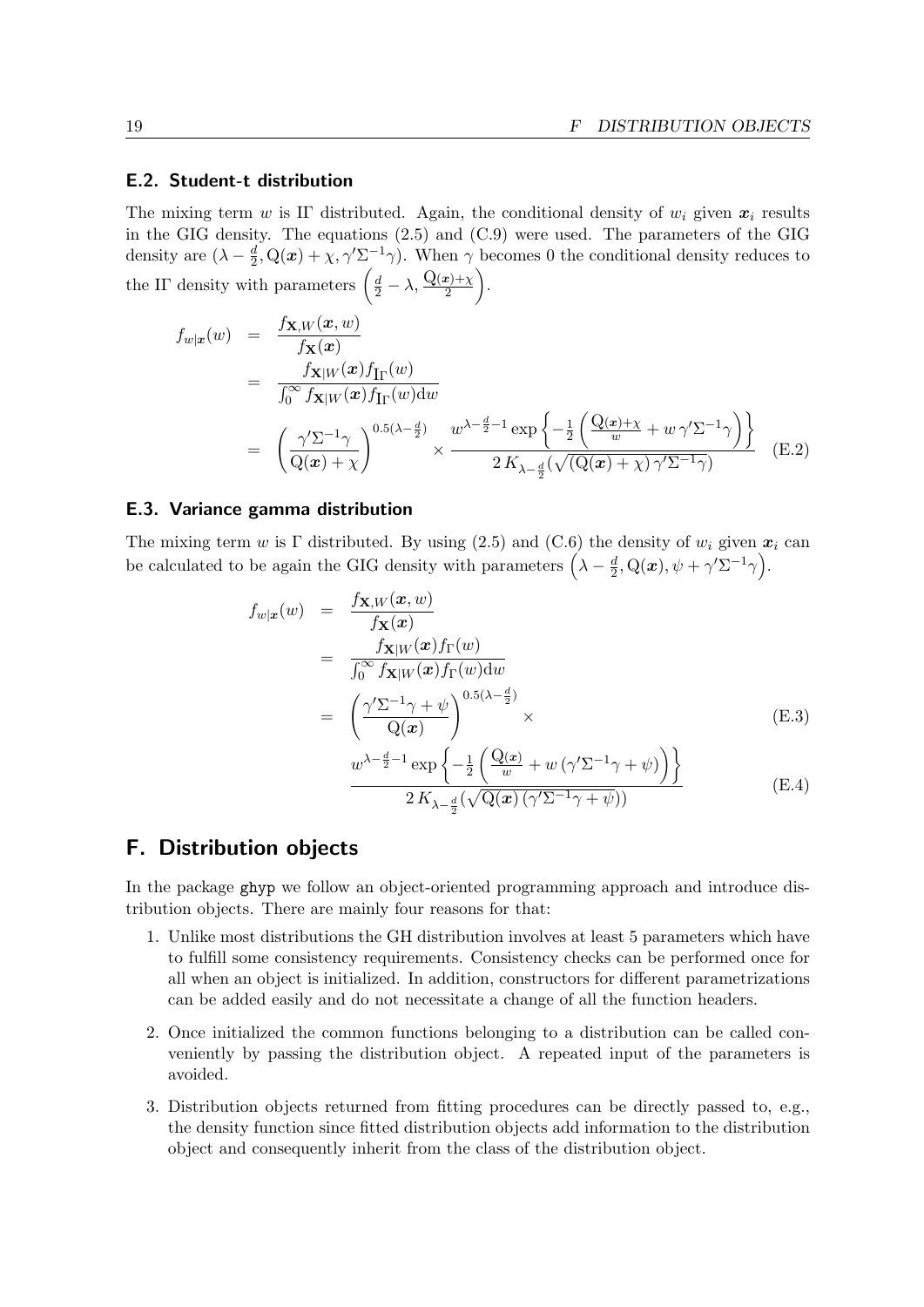4. Generic method dispatching can be used to provide a uniform interface to, e.g., calculate the expected value mean(distribution.object). Additionally, one can take advantage of generic programming since R provides virtual classes and some forms of polymorphism.

See appendix [H](#page-20-1) for several examples and [H.2](#page-21-0) for particular examples concerning the objectoriented approach.

### <span id="page-20-0"></span>G. Constructors

Before giving examples on how GH distribution objects can be initialized, let us list the constructor functions for different distributions and parametrizations. Note that the constructors below are used to initialize both, univariate and multivariate distributions.

|              | Parametrization                              |                                                     |                                                 |  |  |  |  |
|--------------|----------------------------------------------|-----------------------------------------------------|-------------------------------------------------|--|--|--|--|
| Distribution | $(\lambda, \chi, \psi, \mu, \Sigma, \gamma)$ | $(\lambda, \overline{\alpha}, \mu, \Sigma, \gamma)$ | $(\lambda, \alpha, \mu, \Delta, \delta, \beta)$ |  |  |  |  |
| GH.          | $ghyp$ ()                                    | $ghyp(, alpha.bar=x)$                               | ghyp.add()                                      |  |  |  |  |
| hyp          | $hyp(\ldots)$                                | $hyp(, alpha.bar=x)$                                | hyp.ad $(\ldots)$                               |  |  |  |  |
| NIG.         | $NIG($ $)$                                   | $NIG(, alpha.bar=x)$                                | NIG.add()                                       |  |  |  |  |
| Student-t    | $student.t(, chi=x)$                         | student.t()                                         | student.t.add()                                 |  |  |  |  |
| VG.          | $VG(\ldots, \psi)$                           | $VG( \ldots )$                                      | VG.add()                                        |  |  |  |  |

Apparently, the same constructor functions are used for the  $(\lambda, \chi, \psi, \mu, \Sigma, \gamma)$  and the  $(\lambda, \overline{\alpha}, \mu, \Sigma, \gamma)$ parametrization.

In case of the GH, hyp, and NIG distribution, the idea is that as long as the parameter alpha.bar is not submitted the  $(\lambda, \chi, \psi, \mu, \Sigma, \gamma)$  parametrization is used. Conversely, if alpha.bar is submitted, the  $(\lambda, \overline{\alpha}, \mu, \Sigma, \gamma)$  parametrization will be used and the parameters  $\chi$ and  $\psi$  are neglected. Thus, typing either ghyp(), hyp(), or NIG() initializes an distribution object in the  $(\lambda, \chi, \psi, \mu, \Sigma, \gamma)$  parametrization.

This is different for the Student-t and the VG distribution. Per default, these distributions are initialized in the  $(\lambda, \overline{\alpha}, \mu, \Sigma, \gamma)$  parametrization. In case of the Student-t distribution, the  $(\lambda, \chi, \psi, \mu, \Sigma, \gamma)$  parametrization is choosen as soon as a  $\chi$  (chi) is submitted which does not satisfy eq. [D.3](#page-17-2) In case of the VG distribution, the  $(\lambda, \chi, \psi, \mu, \Sigma, \gamma)$  parametrization is choosen as soon as a  $\psi$  (psi) is submitted which does not satisfy eq. [D.9](#page-18-3)

To get the standard Student-t parametrization (i.e. the R-core implementation) use  $student.t(nu = nu, chi = nu).$ 

### <span id="page-20-1"></span>H. Examples

This section provides examples of distribution objects and the object-oriented approach as well as fitting to data and portfolio optimization.

#### <span id="page-20-2"></span>H.1. Initializing distribution objects

This example shows how GH distribution objects can be initialized by either using the  $(\lambda, \chi, \psi, \mu, \Sigma, \gamma)$ , the  $(\lambda, \overline{\alpha}, \mu, \Sigma, \gamma)$  or the  $(\lambda, \alpha, \mu, \Delta, \delta, \beta)$ -parametrization.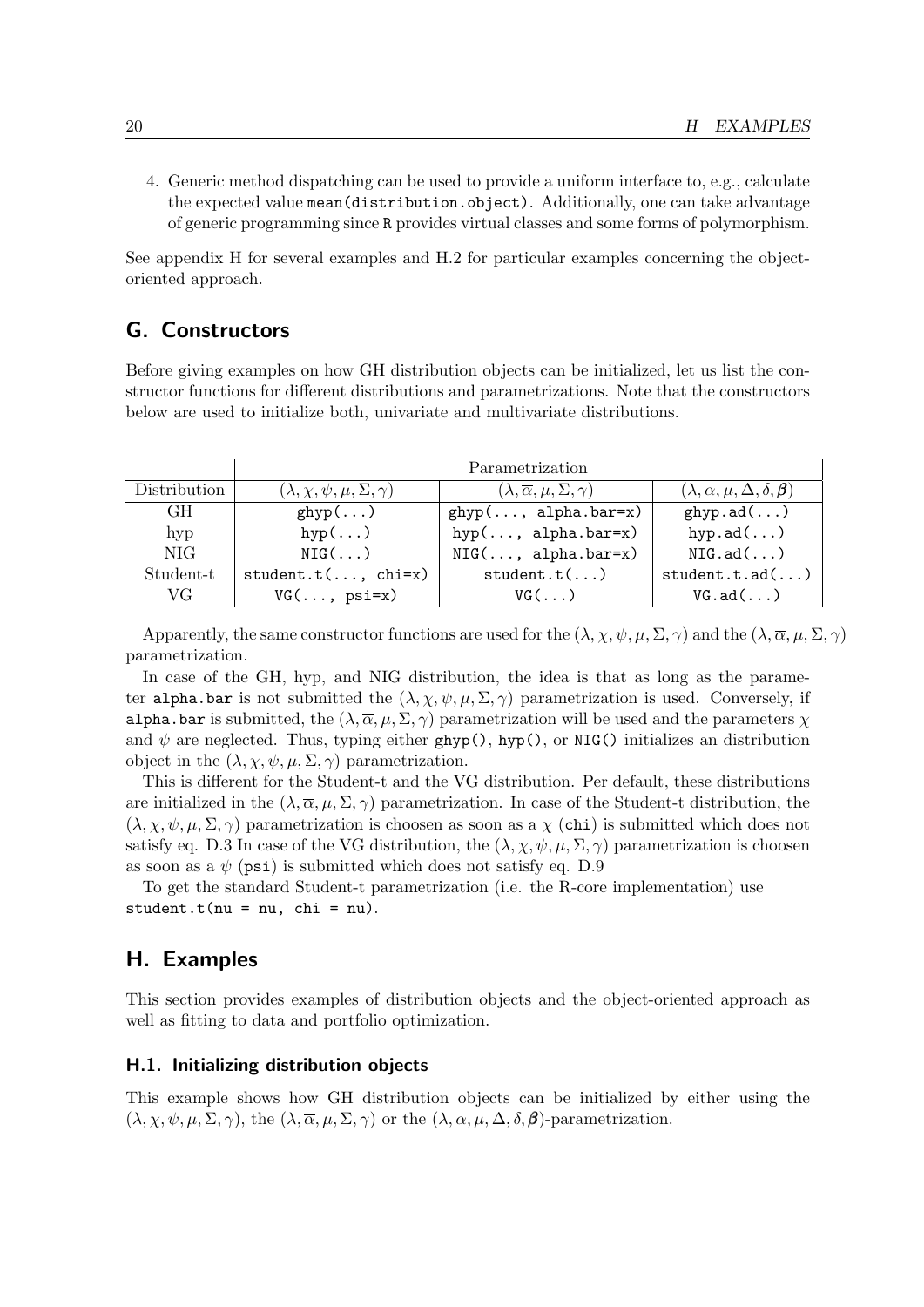```
> ## Load the package "ghyp" and the data "smi.stocks" first
> library(ghyp)
> ## Initialized a univariate GH distribution object with
> ## the lambda/alpha.bar parametrization
> ghyp(lambda=-2, alpha.bar=0.5, mu=10, sigma=5, gamma=1)
Asymmetric Generalized Hyperbolic Distribution:
Parameters:
  lambda alpha.bar mu sigma gamma
    -2.0 0.5 10.0 5.0 1.0
> ghyp.ad(lambda=-2, alpha=1, beta = 0.5, mu=10, delta=1)
Asymmetric Generalized Hyperbolic Distribution:
Parameters:
lambda alpha delta beta mu
 -2.0 1.0 1.0 0.5 10.0
> ## Initialized a multivariate GH distribution object with
> ## the lambda/chi/psi parametrization
> ghyp(lambda=-2, chi=5, psi=0.1, mu=10:11, sigma=diag(5:6), gamma=-1:0)
Asymmetric Generalized Hyperbolic Distribution:
Parameters:
lambda chi psi
 -2.0 5.0 0.1
mu:
[1] 10 11
sigma:
    [,1] [,2][1,] 5 0[2,] 0 6gamma:
[1] -1 0
```
### <span id="page-21-0"></span>H.2. Object-oriented approach

First of all a GH distribution object is initialized and a consistency check takes place. The second command shows how the initialized distribution object is passed to the density function. Then a Student-t distribution is fitted to the daily log-returns of the Novartis stock. The fitted distribution object is passed to the quantile function. Since the fitted distribution object inherits from the distribution object this constitutes no problem.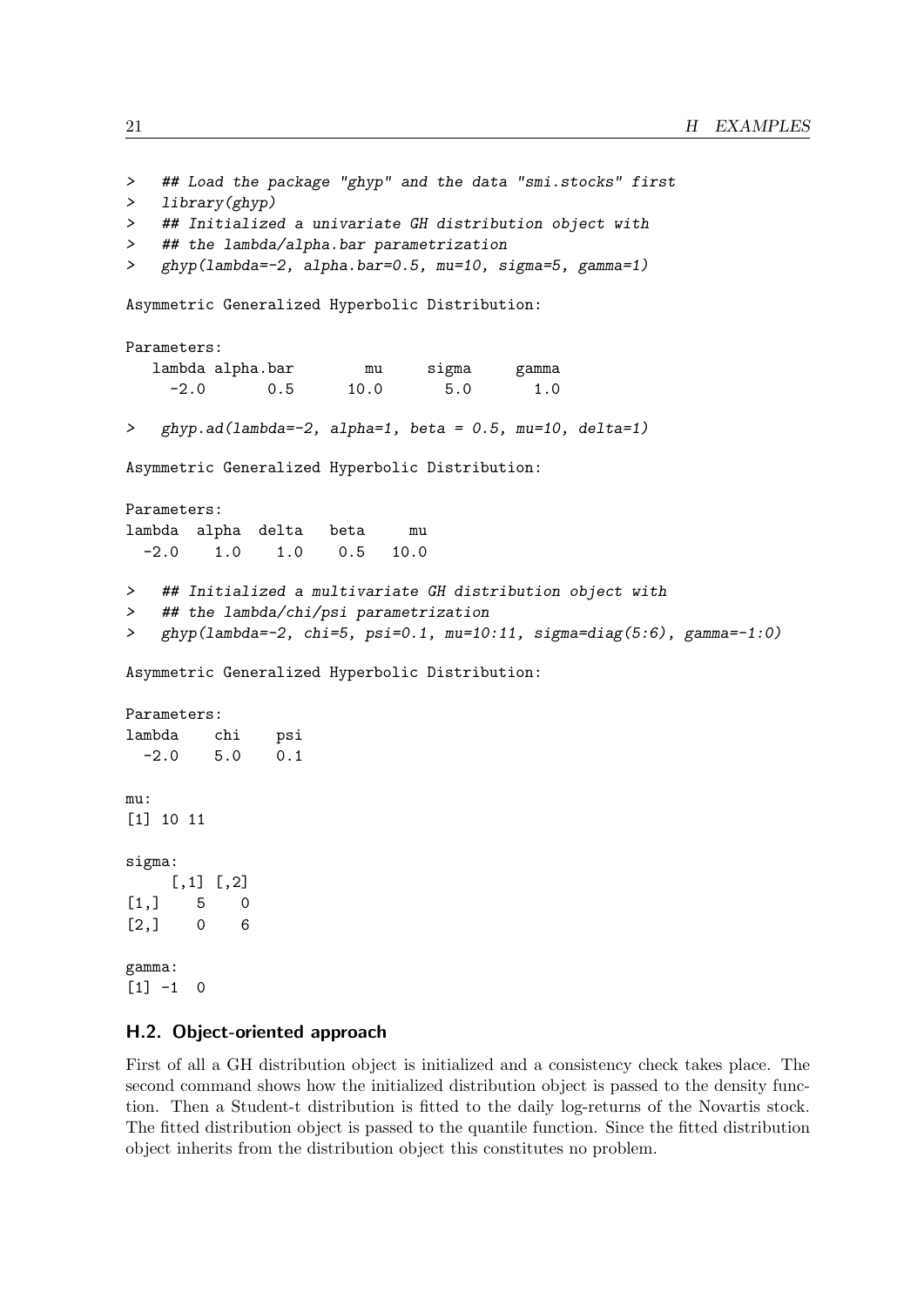The generic methods *hist*, *pairs*, *coef*, *plot*, *lines*, *transform*, *[.*, *mean* and *vcov* are defined for distribution objects inheriting from the class ghyp.

The generic methods *logLik*, *AIC* and *summary* are added for the class mle.ghyp, inheriting from the class ghyp.

```
## Consistency check when initializing a GH distribution object.
## Valid input:
univariate.ghyp.object <- student.t(nu = 3.5, mu = 10,
                                    sigma = 5, gamma = 1)
## Passing a distribution object to the density function
dghyp(10:14,univariate.ghyp.object)
## Passing a fitted distribution object to the quantile function
fitted.ghyp.object <- fit.tuv(smi.stocks[,"Novartis"], silent = T)
qghyp(c(0.01,0.05),fitted.ghyp.object)
## Generic method dispatching: the histogram method
hist(fitted.ghyp.object, legend.cex = 0.7)
## Generic programming:
mean(fitted.ghyp.object) ## fitted.ghyp.object is of class
                             ## "mle.ghyp" which extends "ghyp"
vcov(univariate.ghyp.object)
```
### <span id="page-22-0"></span>H.3. Fitting generalized hyperbolic distributions to data

A multivariate NIG distribution is fitted to the daily returns of three swiss blue chips: Credit Suisse, Nestle and Novartis. A *pairs* plot is drawn in order to do some graphical diagnostics of the accuracy of the fit.

```
> data(smi.stocks)
> fitted.returns.mv <- fit.NIGmv(data=smi.stocks[1:500,c("CS","Nestle","Novartis")],
+ silent=TRUE)
> pairs(fitted.returns.mv, cex=0.5, nbins=20)
```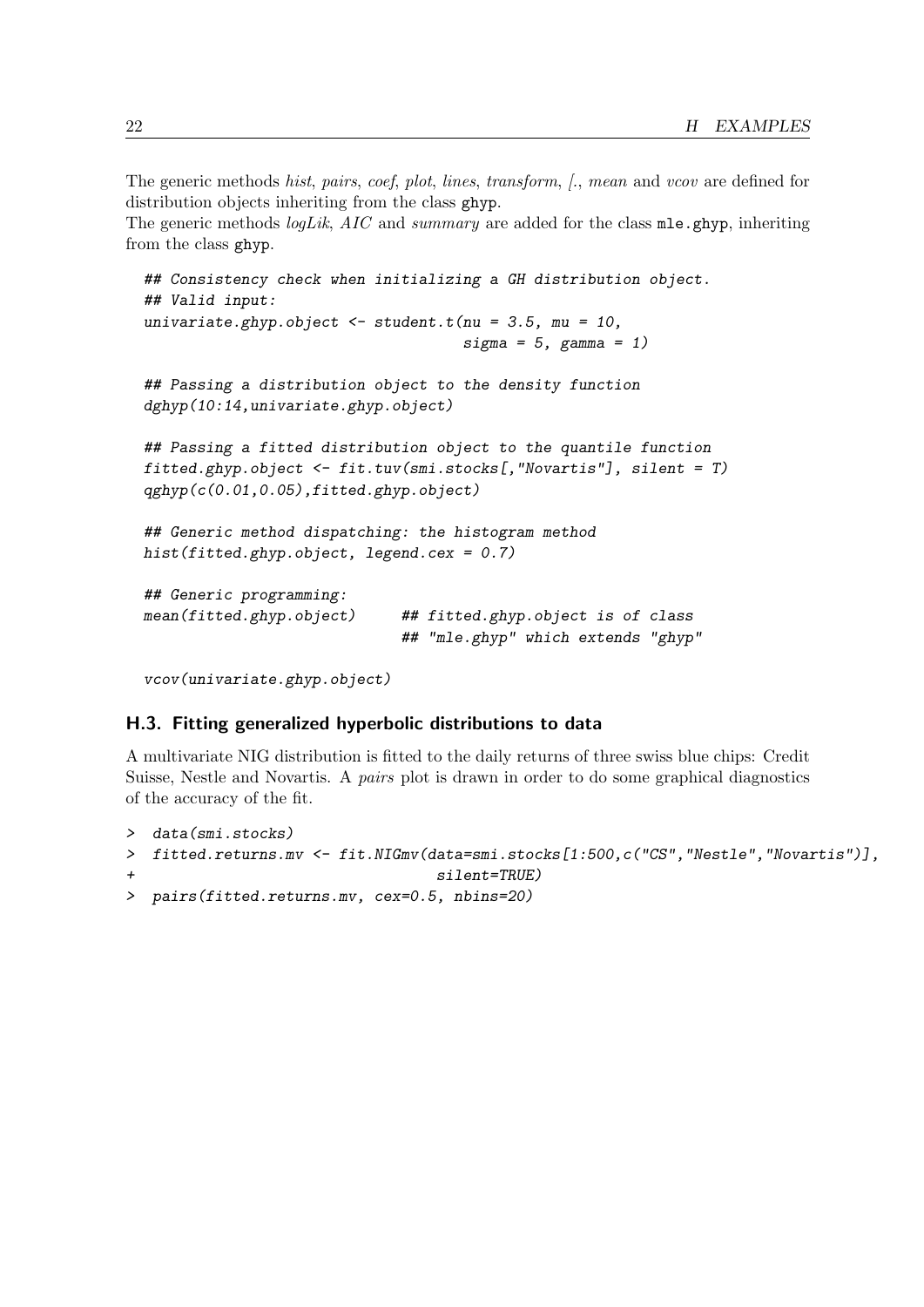

'ghyp' pairwise plot

In the following part daily log-returns of the SMI are fitted to the hyperbolic distribution. Again, some graphical verification is done to check the accuracy of the fit.

```
fitted.smi.returns <- fit.hypuv(data=smi.stocks[,c("SMI")],silent=TRUE)
\rightarrow
```

```
par(mfrow=c(1,3))\mathbf{L}
```
- hist(fitted.smi.returns,ghyp.col="blue",legend.cex=0.7)  $\,>$
- hist(fitted.smi.returns, log.hist=T,nclass=30,plot.legend=F,ghyp.col="blue")  $\rightarrow$
- qqghyp(fitted.smi.returns, plot.legend=T, legend.cex=0.7)  $\geq$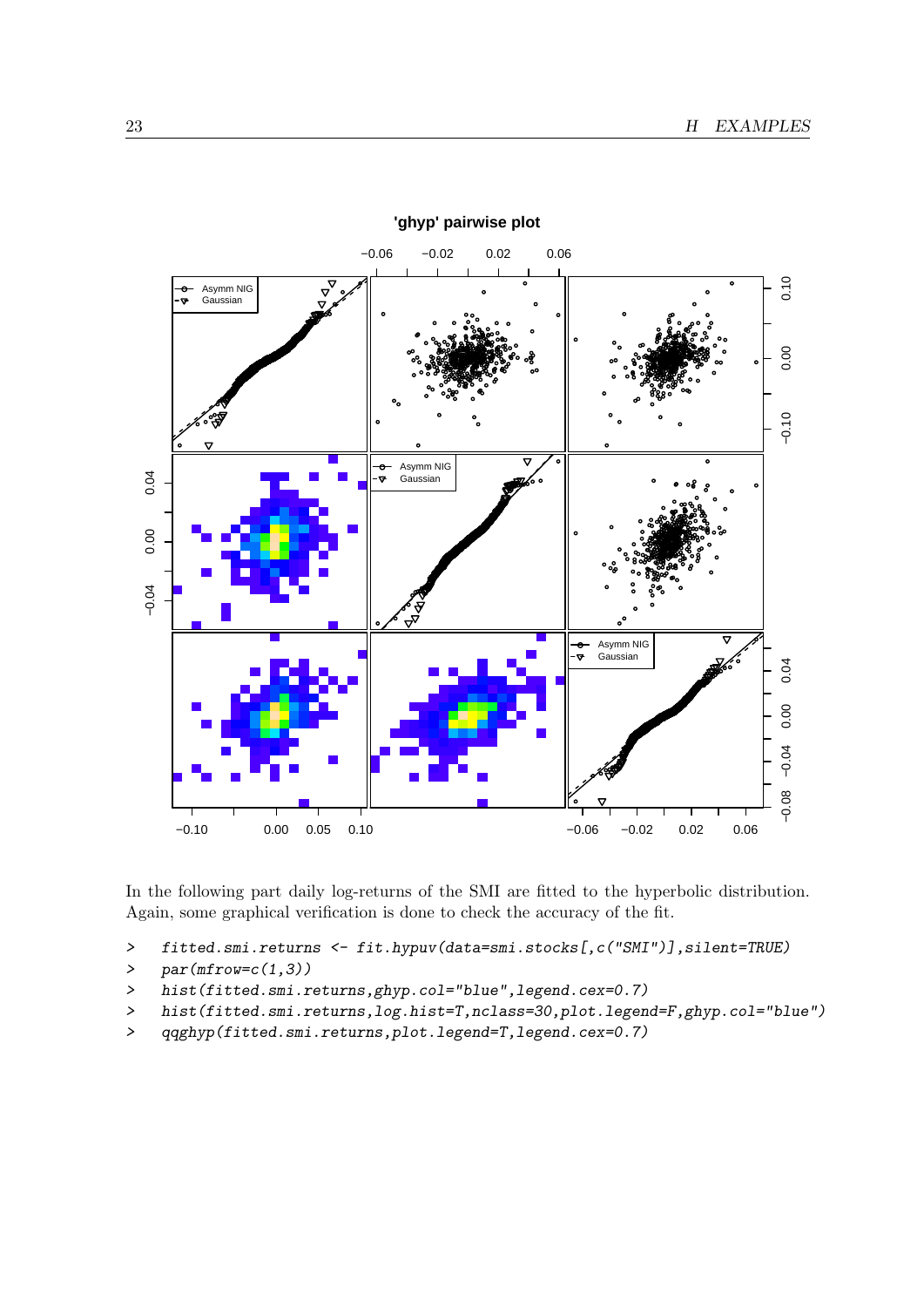

### **References**

- <span id="page-24-8"></span>Milton Abramowitz and Irene A. Stegun. *Handbook of mathematical functions*. Dover books on mathematics. Dover, New York, NY, 9. dover printing edition, 1972. ISBN 0486612724.
- <span id="page-24-0"></span>O. E. Barndorff-Nielsen. Exponentially decreasing distributions for the logarithm of particle size. *Proceedings of the Royal Society of London. Series A, Mathematical and Physical Sciences*, 353(1674):401–419, 1977.
- <span id="page-24-5"></span>O. E. Barndorff-Nielsen. Normal inverse Gaussian distributions and stochastic volatility modelling. *Scandinavian Journal of Statistics*, 24(1):1–13, 1997a.
- <span id="page-24-6"></span>O. E. Barndorff-Nielsen. Processes of normal inverse gaussian type. *Finance and Stochastics*, 2(1):41–68, 1997b.
- <span id="page-24-1"></span>O. E. Barndorff-Nielsen and O. Halgreen. Infinite divisibility of the hyperbolic and generalized inverse gaussian distribution. Zeitschrift für Wahrscheinlichkeitstheorie und verwandte *Gebiete*, 38(4):309–311, 1977.
- <span id="page-24-2"></span>Ole E. Barndorff-Nielsen and Karsten Prause. Apparent scaling. *Finance and Stochastics*, 5 (1):103–113, 2001.
- <span id="page-24-7"></span>B. M. Bibby and M. Sørensen. A hyperbolic diffusion model for stock prices. *Finance & Stochastics 2*, pages 25–41, 1997.
- <span id="page-24-3"></span>Wolfgang Breymann, Alexandra Dias, and Paul Embrechts. Dependence Structures for Multivariate High–Frequency Data in Finance. *Quantitative Finance*, 3(1):1–14, 2003.
- <span id="page-24-4"></span>Ying Chen, Wolfgang Härdle, and Seok-Oh Jeong. Nonparametric Risk Management with *Generalized Hyperbolic Distributions*, volume 1063 of *Preprint / Weierstraß–Institut fur¨ Angewandte Analysis und Stochastik*. WIAS, Berlin, 2005.